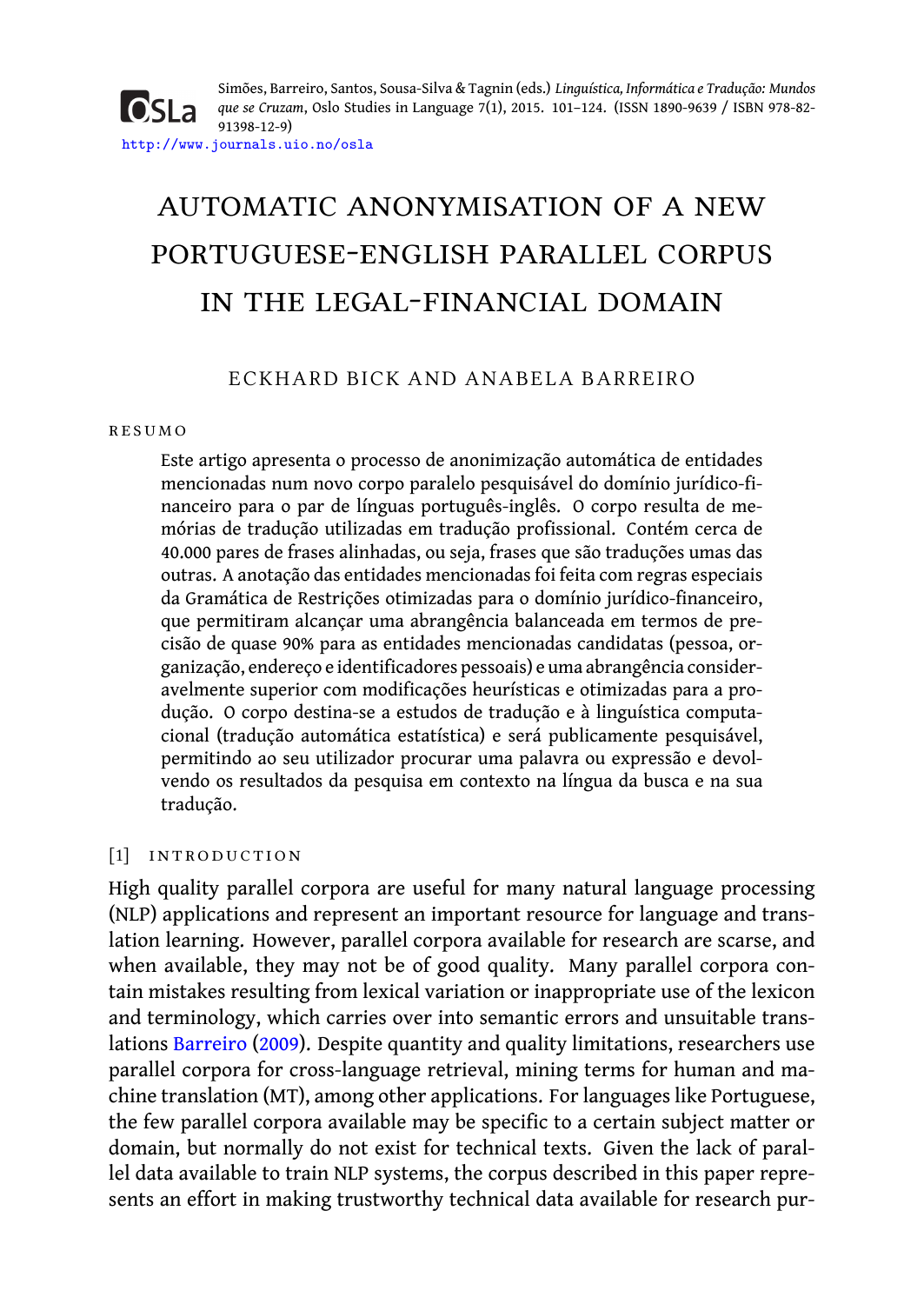[102] bick & barreiro

poses, namely to train statistical machine translation (SMT) systems in the legalfinancial domain.

One of the most important tasks in releasing a legal-financial domain corpus is to ensure that data privacy is maintained. According to the Universal Declaration of Human Rights, Article 12, everyone is entitled the right to privacy and protection of his/her personal data, information about his/her family, home, etc. Data and personally identifiable information protection applies to both individuals and corporations.

Named entities (NE) such as person or corporate name, address (physical and postal), ID number, date of birth, sex, registration data, affiliation, e-mail address, social security number, driver license, computer IP address, and so on, are examples of personally identifiable information. With respect to this legal right, there is a significant challenge for organisations to make data useful, but comply with information privacy regulations, so that personally identifiable information is not disclosed publicly. However, the effort involved in text anonymisation prevents many organizations otherwise willing to share data, from making their corpora publicly available for research purposes.

In this paper, we tackle the challenges of anonymisation of data in our corpus, keeping the data useful for research and while maintaining privacy. We will examine which types of NE are relevant to anonymisation and how they can be identified automatically, using pattern matches and contextual rules. We will also evaluate th[e results achie](#page-22-0)ved wit[h an adapte](#page-22-1)d Na[med Entity Re](#page-23-0)c[ogniz](#page-23-0)er (NER) parser and discuss fall-back strategies for maximum recall.

# [2] STATE OF THE ART

Corpora resources represent the driving force behind NLP systems and the source of data to train SMT systems. Several resources and corpora tools allow studying human translation and performing contrastive studies between Portuguese and English (cf. Santos (1996, chp. 8), Maia (2008), and Tagnin et al. (2009), a[m](#page-1-0)ong others). Tools for searchable corpora allow, for example, to search a word or expression in Portuguese and see how that word or expression was translated into Engl[ish in different contexts. Sea](http://www.statmt.org/europarl)rches can be simple text searches or advanced context searches exploiting categories like part of speech, syntactic function or semantics, and will often allow quantitative analysis, providing frequency lists, and so on.

<span id="page-1-0"></span>There are several parallel corpora available for Portuguese as one of the languages involved in the corpus' translation pair, among them: the EuroParl<sup>1</sup>, JR-

<sup>[1]</sup> http://www.statmt.org/europarl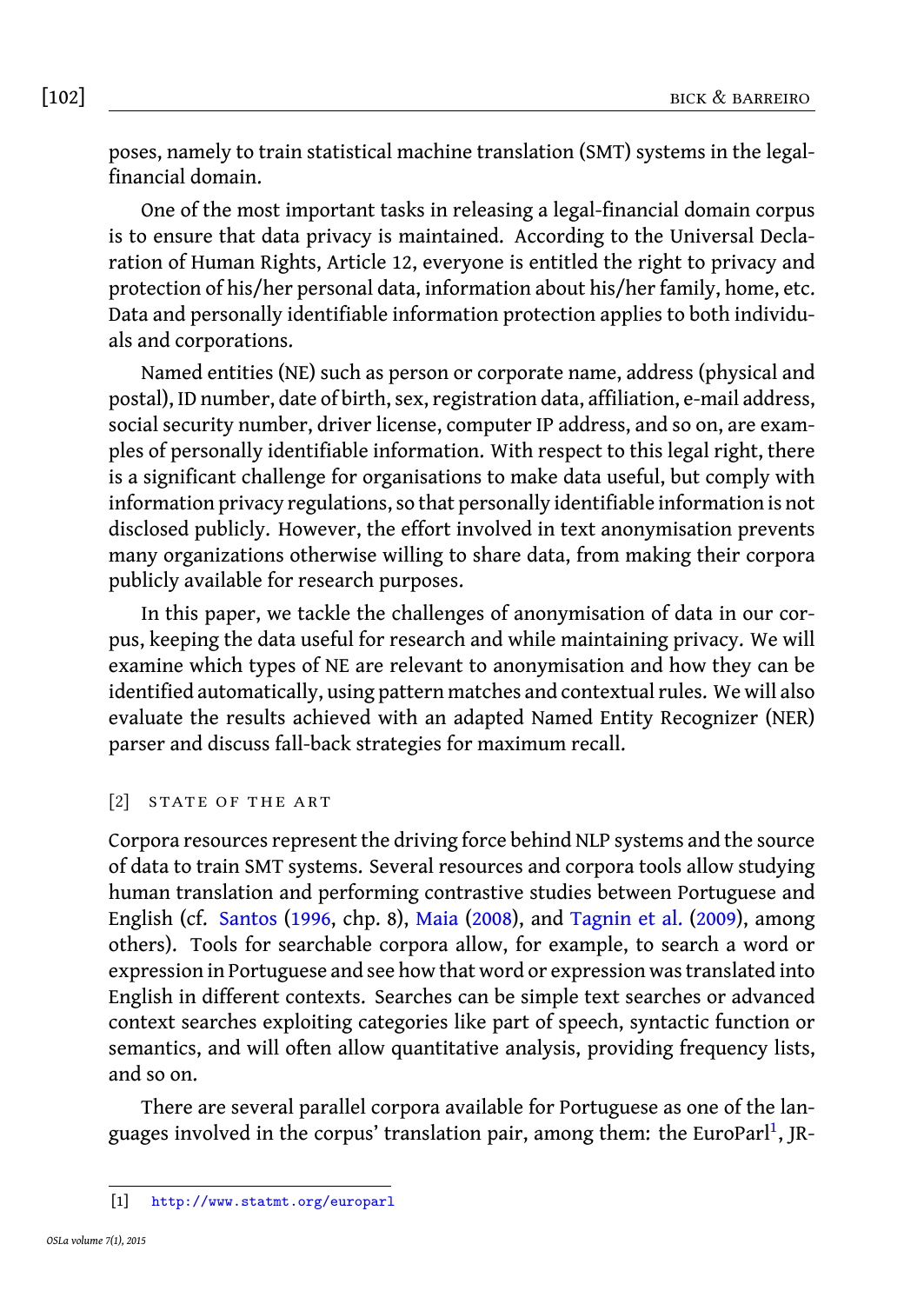automatic anonymisation of a new pt-en parallel corpus [103]

CAcquis<sup>2</sup>, NAT-QI<sup>3</sup>, CorTrad<sup>4</sup>, COMPARA<sup>5</sup>, and Linguee<sup>6</sup>. Most of these parallel corpora are searchable, and therefore, constitute popular and useful tools for word and term searches.

Different corpus types present different challenges, and corpora from specialized domains are faced with problems such as data sparsity, lack of freely available sources and non-standard language that makes it difficult to use corpus tools developed for mainstream corpora (from the news and literature domain). If a corpus is to be used publicly outside a narrow circle of project researchers, further problems arise, not least copyright issues which have plagued mainstream corpora from the very outset. In the legal-financial domain, where the data is largely produced by [p](#page-5-0)u[blic](#page-5-1) institution[s, c](#page-4-0)opyright is not the main issue, but rather the potentially high sensitivity/privacy of the data, which calls for either an impossible amount of signatures to allow their use or an effective anonymisation procedure.

An effective anonimization procedure is not a trivial task, especially if privacy is t[o be protected,](#page-23-1) while still retaining linguistic integrity and allowing researchers to look for interesting patterns. For text corpora, the recognition and classification of anonymisation-candidate named entities (ACNE) is the central challenge, while the actual anonymisation is relatively straightforward, as we will illustrate in (i)-(iv) in Section  $[5]$ , taking the form of removal, category dummies or psydonymisation, depending on parameters such as statistical purpose (e.g. type occurencies) or desired fluency (e.g. syntactic analysis).

The first formal privacy protection model was the k-anonymity model proposed by Sweeney (2002) for structured datasets (e.g. patient records). The method consisted of removing attributes with sensitive information, such as name or address, driving license number or record, *inter alia*. Attributes represent quasiidentifiers that in combination can uniquely identify individuals. The k-measure is used to quantify the confusion risk between referents (e.g. patients) of the individual records. However, the measure and related methods are difficult or impossible to port from databases to text corpora, because corpora lack the clearly define[d fields of databases. Thus, the challe](http://langtech.jrc.it/JRC-Acquis.html)nge in database anonymisation is solely how [to generalize information while retain](http://nilc.icmc.usp.br/dispara/CorTrad/)ing informativity, while the main problemi[n text corpora is the identificat](http://www.linguateca.pt/COMPARA/)ion and classification of what is to be generalized[/anonymised - someth](http://www.linguee.com/)ing that is given from the start in database fields. This precludes a 100% safe anonymisation (de-identification) with automatic methods, whatever its (internal confusion) k-value is. On the other hand, the k-anonymity model assumes that the set of entries in the database (e.g. hospital patients) is

<sup>[2]</sup> http://langtech.jrc.it/JRC-Acquis.html

<sup>[3]</sup> http://linguateca.di.uminho.pt/nat

<sup>[4]</sup> http://nilc.icmc.usp.br/dispara/CorTrad/

<sup>[5]</sup> http://www.linguateca.pt/COMPARA/

<sup>[6]</sup> http://www.linguee.com/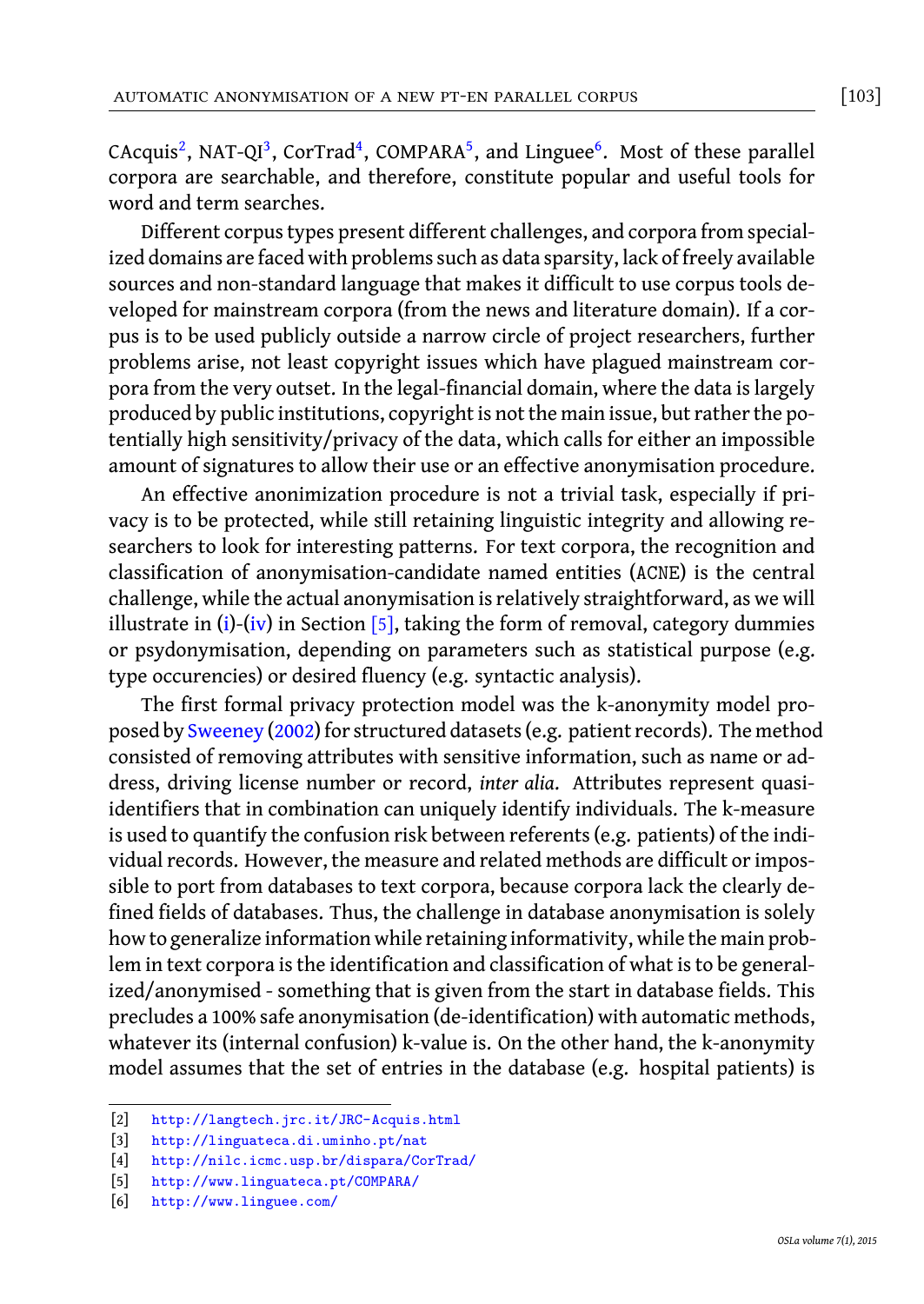[104] bick & barreiro

| PT-PT                                                                                                                                                                                                                                                                                                          | <b>EN-UK</b>                                                                                                                                                                                                                                                               |
|----------------------------------------------------------------------------------------------------------------------------------------------------------------------------------------------------------------------------------------------------------------------------------------------------------------|----------------------------------------------------------------------------------------------------------------------------------------------------------------------------------------------------------------------------------------------------------------------------|
| h) Os que exerçam funções de administração ou de<br>fiscalização em cinco sociedades, exceptuando as so-<br>ciedades de advogados, as sociedades de revisores<br>oficiais de contas e os revisores oficiais de contas.<br>aplicando-se a estes o regime do artigo 76 <sup>°</sup> do &fA<br>de 16 de Novembro: | h) Those, who have management or supervisory du-<br>ties in five companies, excepting law firms, firms of<br>official auditors and official auditors, subject in the<br>latter case to the provisions of article 76 of Decree-<br>Law no. 487/99, of the 16th of November; |
| i) Os revisores oficiais de contas em relação aos quais<br>se verifiquem outras incompatibilidades previstas<br>na respectiva legislação;                                                                                                                                                                      | i) Official auditors, who are in any of the other cir-<br>cumstances of incompatibility provided in the cor-<br>responding legislation;                                                                                                                                    |
| j) Os interditos, os inabilitados, os insolventes, os<br>falidos e os condenados a pena que implique a<br>inibição, ainda que temporária, do exercício de<br>funções públicas.                                                                                                                                 | j) Those, who are disqualified or debarred from the<br>exercise of their rights, the insolvent, bankrupt and<br>those on whom a sentence has been imposed, which<br>involves disqualification from the exercise of public<br>office, even if only temporarily.             |

table 1: PT-EN legal-financial parallel corpus.

<span id="page-3-0"></span>knowable, which is why they have to be anonymised against [eac](#page-3-0)h [othe](#page-15-0)r (hence the internal confusion measure). By contrast, a text corpus does not come with clear referents and needs NER just to identify the data "records" themselves. So in principle, the anonymisation background is the entire population, making the task less challenging in this regard. In addition, without a database structure, an internal confusion measure such as the k-value is not practically applicable. All in all, textual anonymisation is quite different from the anonymisation of data fields, with its own added problems, such as vagueness, importance of context, lack of consistency, among others. In the following sections ([3] to [6]), we will discuss how these issues can be addressed with NLP tools.

### $[3]$  CORPUS

<span id="page-3-1"></span>Taking into consideration that the quality of SMT is ultimately dependent on the adequacy of the parallel corpora used for the task, and that good quality translations for a specialised domain are difficult or impossible to obtain when training MT s[ystems on another, or](http://www.metatrad.com) more general domain, we have prepared such a specialized parallel corpus for the legal-financial domain. Apart from SMT researchers, we are also targeting human translators in need of contextualized and idiomatic translation examples. The corpus is based on translation memories used in the Metatrad<sup>7</sup> agency's professional translation activities, and comprises 40,000 sentences in Portuguese and English, corresponding to about 1 million tokens each.

<span id="page-3-2"></span>

<sup>[7]</sup> http://www.metatrad.com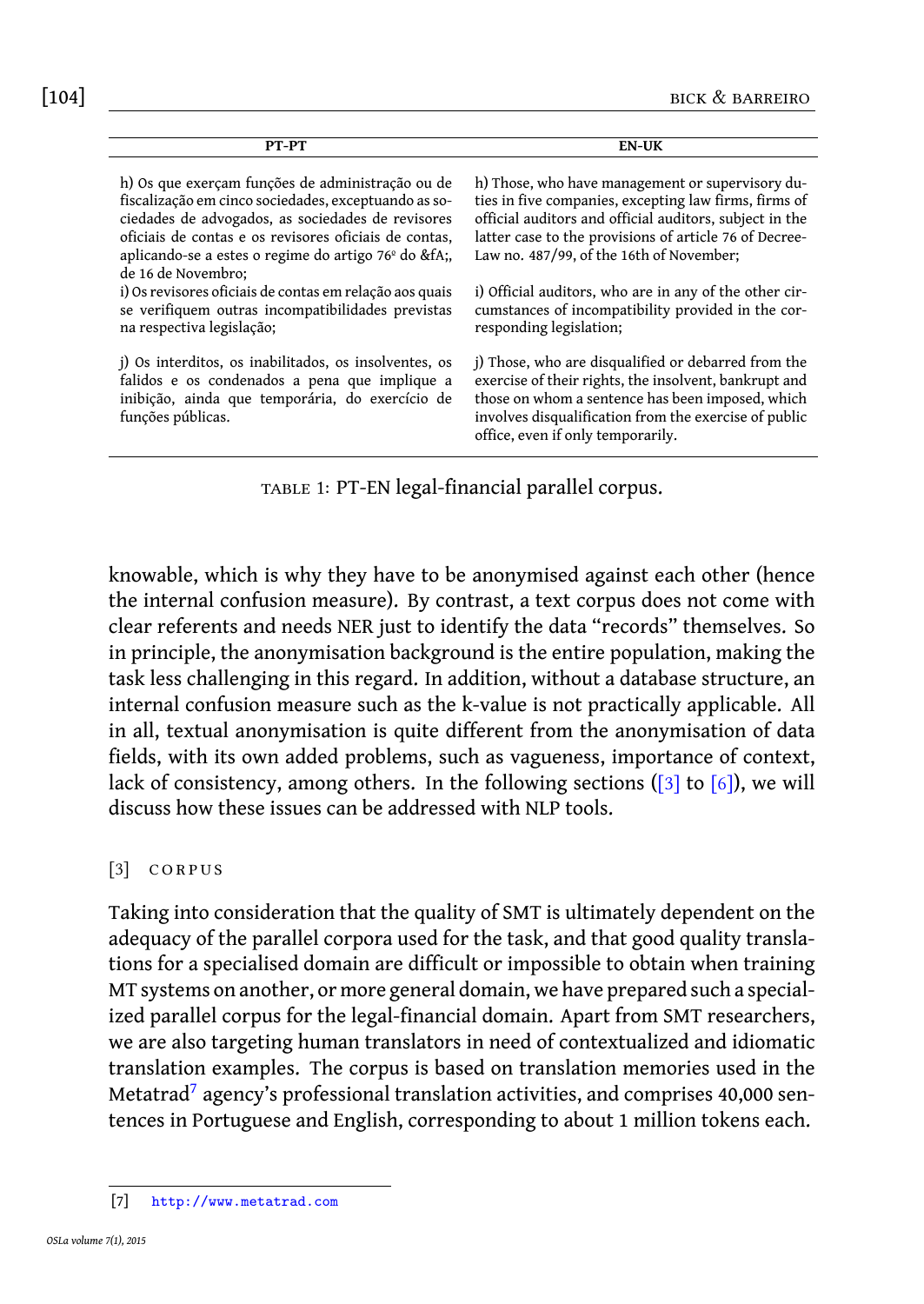#### [4] THE PALAVRAS NER FRAMEWORK

The [PALAVRAS](#page-22-2) parser Bick (2000) is a rule-based parser using the Constraint Grammar paradigm, specifically the open s[ou](#page-4-1)rce CG3 compiler<sup>8</sup>. PALAVRAS uses contextual disambiguation and mapping rules on morphologically multi-tagged input, where each token receives one or more readings lines (a so-called cohort). The core version of the system covers part-of-speech (POS), inflection, syntactic function and dependency links or constituent structure. Ho[wever, var](#page-22-3)ious special grammar modules have been added over time for specific research projects or applications, such as semantic roles, semantic prototypes, valency, anaphora and NER Bick (2014). The parser has been applied to a host of Portuguese language corpora (among others, all Linguateca $^9$  corpora), and research versions have addressed transcribed speech, historical text and various non-sta[ndard writt](#page-22-4)en domains.

PALAVRAS NER participated twice in Linguateca's joint NER tasks, and performed at the top of the field. The first version (avalia SREC, Bick (2003)), taking a more static approach, tried to fix multi-word names (MWEs) before running the system's grammars - either by simple lexicon-lookup or by pattern-recognition in the preprocessor - and the only allowed post-grammar token alter[ation](#page-9-0) was fusion of adjacent name chains. This technique was replaced by a more dynamic, grammar based NE chunking approach in the second version Bick (2006), used for the HAREM shared task Santos et al. (2006). In this system, which we are using here, preprocessor-generated name candidate MWEs are fed to the morphological analyzer not as a whole, but in individual token parts. Thus, parts of unknown name candidates will be individually tagged for word class, inflection and, most importantly, semantic prototype class, which is used as a prime trigger for NE classification and used by the NE type mapping rules (cf.  $[5.3]$ ). In addition, each part is tagged as either @prop1 (leftmost part) or @prop2 (middle and rightmost parts), and both tag types can be added or removed by contextual rules. At the same time, the NE category set was expanded from 6 super-categories to 41 fine-grained categories with a functional rather than lexematic definition. For [our anonymisation task, we internally m](http://visl.sdu.dk/constraint_grammar.html)aintained the fine-grained set, but sele[cted the "individual hum](http://www.linguateca.pt/)an" category @hum as the anonymisation category <NAME\_PERSON> and lumped the membership group category with administrative/institutional organisations and companies into @org (anonymisation category <NAME\_ORGANIZATION>).

<span id="page-4-1"></span><span id="page-4-0"></span><sup>[8]</sup> http://visl.sdu.dk/constraint\_grammar.html

<sup>[9]</sup> http://www.linguateca.pt/ (2000-2014)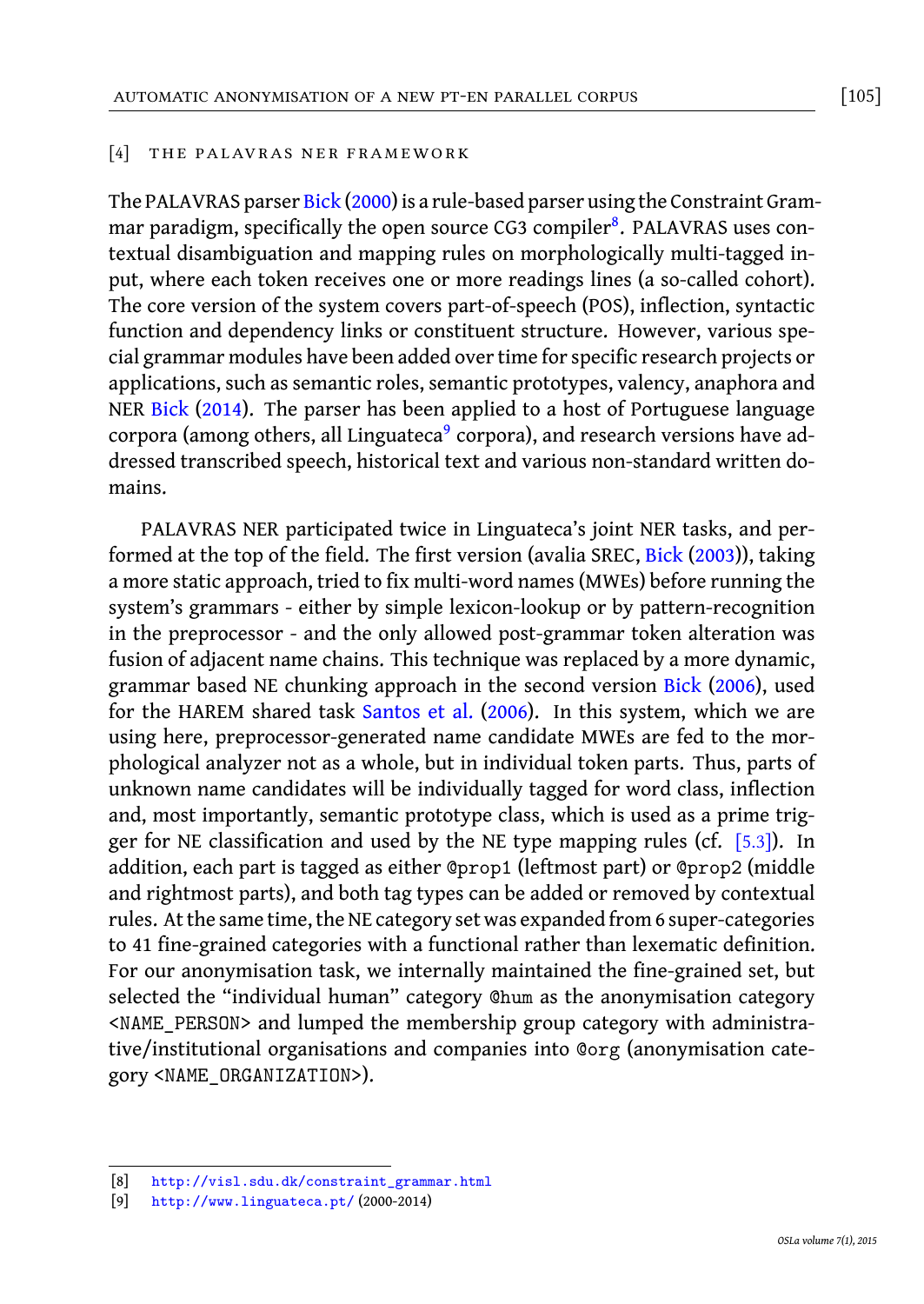# [106] bick & barreiro

#### <span id="page-5-0"></span>[5] ANONYMISATION

<span id="page-5-2"></span>Anonymisation consists of the identification, categorization and neutralisation of sensitive identifying information from data. Specifically, we are addressing the task of turning a set of documents into a corpus that may be publicly used for research purposes. Identifying information can be names of people, names of organizations, social security numbers, postal and physical addresses, among others. In its broadest sense, anonymising data can be performed by the four basic methods illustrated in (i)-(iv):

- <span id="page-5-1"></span>(i) replacement of identifying entities with category dummies or place holders (e.g. <NAME\_PERSON>), pseudonymization (e.g. John Doe) or substitution of numbers or letters (e.g. 99-99-9999 for dates)
- (ii) suppression or omission of identifying e[nt](#page-3-2)ities from the released data (replacement of a proper name with (...) or [-])
- (iii) generaliz[a](#page-5-0)tion o[r](#page-5-2) replacement of specific data (a birth date 27-02-1978) with less data (the year of birth 1978)
- (iv) perturbation or random changes to the data (e.g. the sequence of characters &fA; standing for the name of a Decree-Law in Portuguese, Decreto-Lei  $n^{\circ}$  487/99, as represented in Table 1)

For unstructured data sets like text corpora, with a desire of maintaining textual cohesion, (i) and (ii) are most relevant. For corpus-size data sets, anonymisation is difficult or impossible to perform without automatic tools, and independently of which method is used for the actual anonymisation, the tas[k presup](#page-22-5)[poses](#page-22-5) the existence of a well-working module for NER and classification, optimally supported by a robust morphosyntactic tagger.

Because in most cases anonymisation is necessary only for certain NER types, and because false negatives are more problematic in the treatment of sensitive data than false positives, the NER process should be optimized for high recall, rather than precision, for types such as person/organisation names and corresponding identifying number expressions. This optimization need and the type of data to be anonymised, optimally calls for a tailor-made solution, as Medlock (2006) points out:

*The inherent subjectivity of anonymisation means that different instances of the task may exhibit different characteristics even within the same domain. In light of this, it is probably impractical to deploy a solution requiring a large amount of annotated training data, bearing in mind that such training data may not generalise within the same domain, let alone across domains. In reality, application of an NLP-based anonymisation procedure would probably*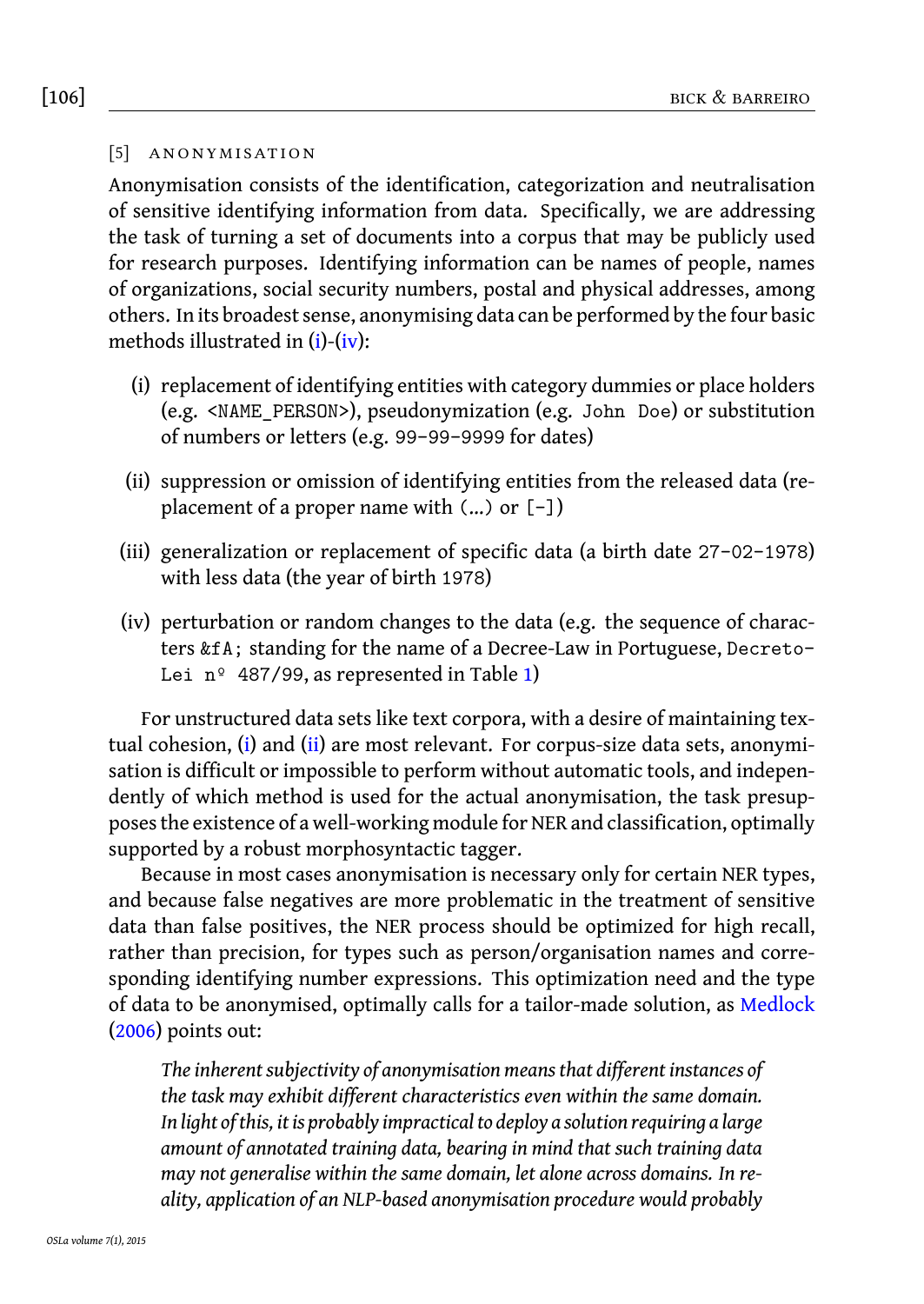#### automatic anonymisation of a new pt-en parallel corpus [107]

*be carried out on an instance-by-instance basis, with rapid adaptation to the characteristics of the required solution through the use of weakly-supervised machine learning techniques.*

While we agree with Medlock on the high domain and text dependence of anonymisation, we will here follow another methodological approach for exactly this reason (domain and text dependence), and try to show that linguist-written rules supplementing a rule based parser are an effective and (in our view methodologically better) way to address both NER in general, and domain-dependent anonymisation in particular. The most relevant p[roblem wit](#page-22-3)[h Med](#page-22-4)lock's HMM approach is that it is statistical and needs labeled training data, which does not exist for our corpus. Even if training data were produced (manually), this would not allow the system to work well on a new domain. Also, the statistical setup does not allow users to prioritize and fix individual annotation error types, because a statistical system works as a whole, as a black box. Linguistic rules on the other hand, once written, are individually accessible and allow effective tracing, identification and fixing of errors when run on a new corpus. Thus, we will explore and evaluate how the existing PALAVRAS NER resource Bick (2003, 2006) can be used and adapted for the translation memory anonymisation of the Portuguese side of the corpus. For the actual search interface, NER marking and anonymisation will be carried over to the English side automatically with existing translat[io](#page-7-0)n word alignment tools.

# [5.1] *Preprocessing and Postprocessing*

In order to run a text parser on a corpus with a data structure, it is necessary to separ[ate](#page-7-0) text from corpus meta-information such as paragraph id's, time stamps, author or speaker information, etc.. In the case of PALAVRAS, this means enclosing meta-information in angular brackets <...>, as illustrated in the preprocessed corpus header (<20080805~134716 u 0 PT-PT>) in Table 2. In addition, the parallel English text has to be "protected" against Portuguese analysis in the same fashion.

Other tasks for the preprocessor are the normalisation of meta-characters (the corpus uses hexadecimal &...; codes, such as &'92;, &'93;, and &'94; in Table 2), as well as OCR errors, where possible (e.g. extra spaces in numbers, confusion of  $1/1$ ,  $\frac{\circ}{\circ}$  / $\circ$  or , / .). In the annotated corpus, text is line-tokenized, including punctuation, and each token followed by a number of tag fields, among them NER category. In order to recreate the corpus, tokens have to be extracted and stripped of non-relevant tags. Because PALAVRAS is a syntactic parser, it splits elements like do, à, etc. into syntactic primitives, here prepositions and articles, and fuses MWEs (among them, name MWEs) into single tokens. The postprocessor has to reconstruct running text from this, attach punctuation and un-bracket metatext. Finally, and most importantly, the NER tags selected for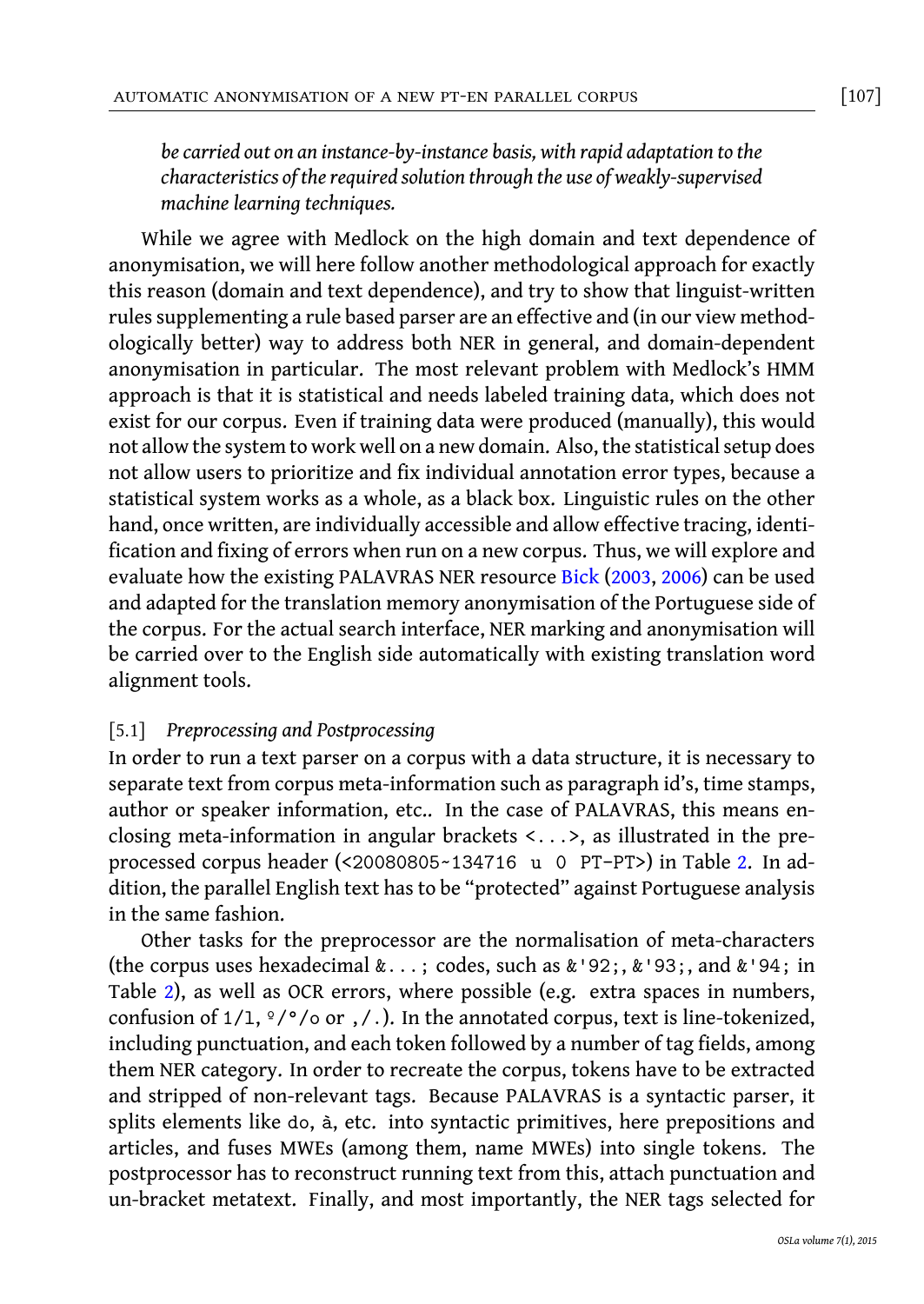<span id="page-7-0"></span>[108] bick & barreiro

<span id="page-7-1"></span>

|                             | PT-PT                                                                                                                                                                                                              | <b>EN-UK</b>                                                                                                                                                           |
|-----------------------------|--------------------------------------------------------------------------------------------------------------------------------------------------------------------------------------------------------------------|------------------------------------------------------------------------------------------------------------------------------------------------------------------------|
| Raw corpus                  | 20080805 134716 u 0 PT-PT Relativamente<br>à opinião dos formandos quanto à possibili-<br>dade de os CET&'92; serem vistos pela popu-<br>lação em geral como cursos de <b>&amp;'93</b> ; segunda<br>categoria&'94; | <b>ENG-UK</b><br>So far as trainees $\& 22$ opinion regarding the<br>possibility that CETs will be seen by the gen-<br>eral public as &'93; second rate & '94; courses |
| Pre-<br>processed<br>corpus | <20080805 134716 u 0 PT-PT> Relativa-<br>mente à opinião dos formandos quanto à<br>possibilidade de os CET's serem vistos pela<br>população em geral como cursos de "se-<br>gunda categoria"                       | <b>ENG-UK</b> So far as trainees' opinion regard-<br>ing the possibility that CETs will be seen by<br>the general public as "second rate" courses                      |

TABLE 2: Preprocessing.

|--|

```
Parser output
              O [o] <art> <dem> DET M S
              seu [seu] <poss 3S/P> <si> DET M S
              nome [nome] <f> <ac-cat> N M S
              é [ser] <vK> V PR 3S IND VFIN
              Ana=Borges [Ana=Borges] <hum> PROP F S
              $.com [com] PRP
              domicílio [domicílio] <build> N M S
              profissional [profissional] <h> ADJ M/F
              em [em] <sam-> PRP
              a [o] <-sam> <art> DET F S
              Av.=República=nº=50,=3º=piso
                [Av.=República=nº=50,=3º=piso] <address> PROP F S
              $,
              Lisboa [Lisboa] <civ> PROP F S
              $?

Post-processed
corpus
              O seu nome é <NAME_PERSON> com domicílio profissional na <NAME_ADDRESS>, Lisboa?
```
TABLE 3: Annotatio[n e](#page-7-1)xample.

anonymisation have to be inserted as <NAME\_....> place-holders and the respective token removed. For certain unclassified name tokens, the postprocessor performs its own heuristic anonymisation (cf. [5.3.2]), treating all-uppercase names as organisations and compound names as person names.

Note that the extract illustrated in Table 3, apart from two ACNE, contains a third NE, Lisboa, which has also been classified as civitas <civ>. Geographical locations were considered public domain in our current scheme, but could easily be anonymised, given the full NER mark-up, or, in this case, fused into the address ACNE.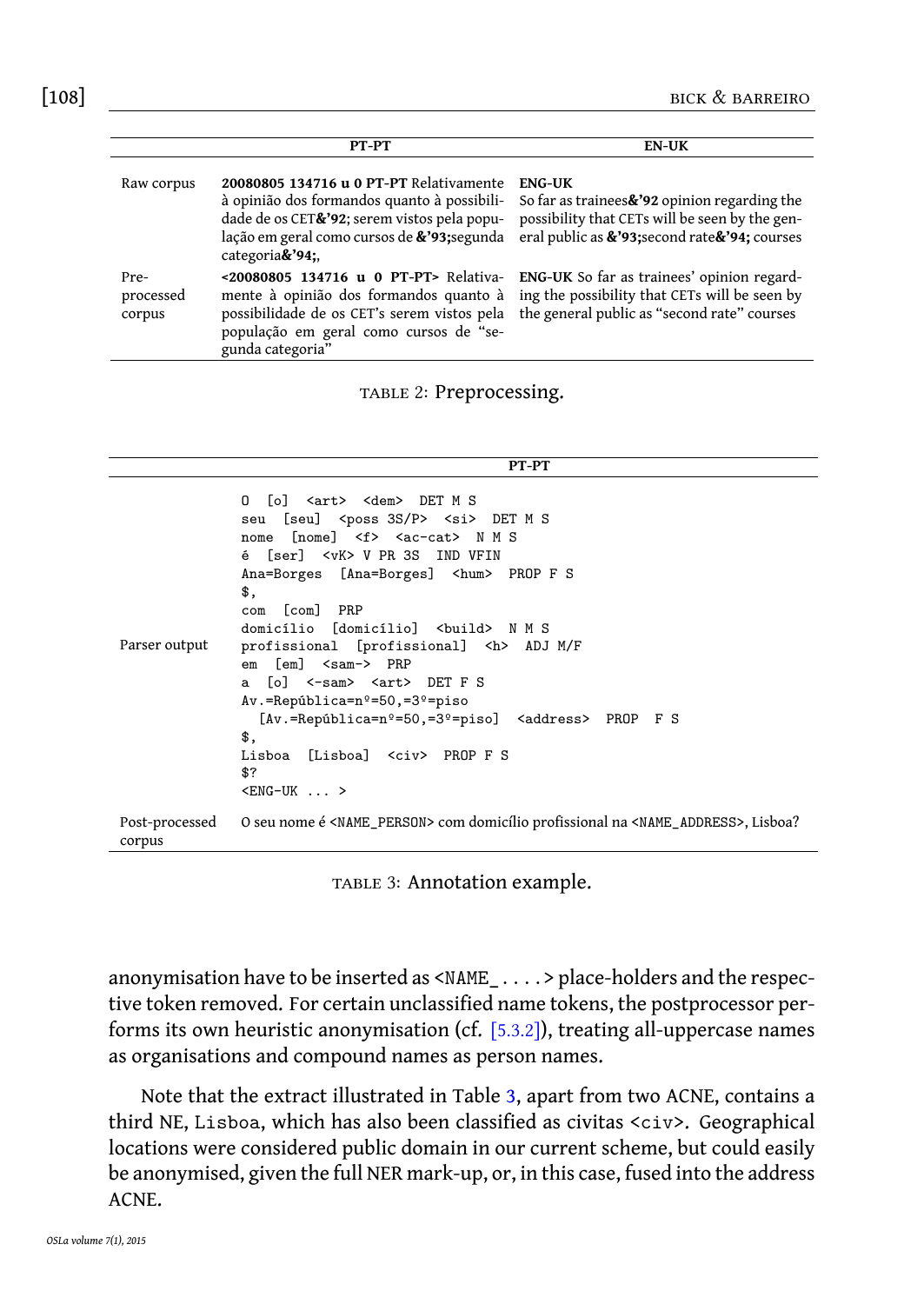#### automatic anonymisation of a new pt-en parallel corpus [109]

# [5.2] *General Grammar Adaptations*

<span id="page-8-0"></span>Since the NER grammar itself relies on grammatical context and needs to target words with the right POS, look up lexical properties of recognized words, etc., the quality of the underlying POS and morphological tagging is important. Ordinarily, PALAVRAS can achieve F-Scores of 98-99% for POS, but for our bilingual legalfinancial domain corpus, the parser had precision problems with the proper noun class (with a certain ensuing recall loss distributed across the confusion classes). The reason for this are graphical properties of the corpus, in particular the high incidence of uppercasing.

| Text type (language)         | % Uppercase words |
|------------------------------|-------------------|
| $VEJA (pt-br)$               | 14.45%            |
| Leipzig internet corpus (en) | 16.61%            |
| TM3 law corpus (pt)          | 29.08%            |
| TM3 nouns & proper nouns     | 29.51%            |
| Leipzig internet corpus (de) | 37.61%            |

TABLE 4: Uppercase incidence.

As can be seen from the comparison Table 4, our corpus uses twice as much uppercasing as ordinary Portuguese or English text, and almost as much as German, which uppercases all nouns as an orthographical rule. In particular, 1/3 of all nouns in the corpus were uppercase, turning uppercase from a safe into an unsafe predictor of name-hood. A further problem was that 21.40% of the uppercase words had not only the initial, but all letters uppercase, making it difficult to distinguish usually safe abbreviation names like ONU or OTAN from ordinary words in all-uppercase. Because of the ensuing highly increased ambiguity between proper nouns (PROP) and other parts of speech, it was necessary to change, amend and add rules in PALAVRAS' core grammar.

# *False Negative Names*

As a default, PALAVRAS' morphological analyser will try to recognize words with uppercase initial as names, while analyzing everything else as a chain of morphemes in order to [a](#page-9-1)ssign it POS and inflection categories. It will do the same even for upper-cased material in three cases: (a) at sentence start, (b) for noun/adjective material, and, of course, in the face of (c) multi-word all-uppercasing. For ordinary cases of increased uppercasing, such as newspaper headings or book titles, this is a good strategy, but in a corpus like ours, with many uppercased sequences, it leads to overgeneration of non-names. The grammar therefore needs to append (locally ambiguous) proper noun readings to uppercased material risking POS disambiguation errors, using so-called morphological APPEND rules. The simplified CG rule in (v) tackles cases where a name has been interpreted as a verb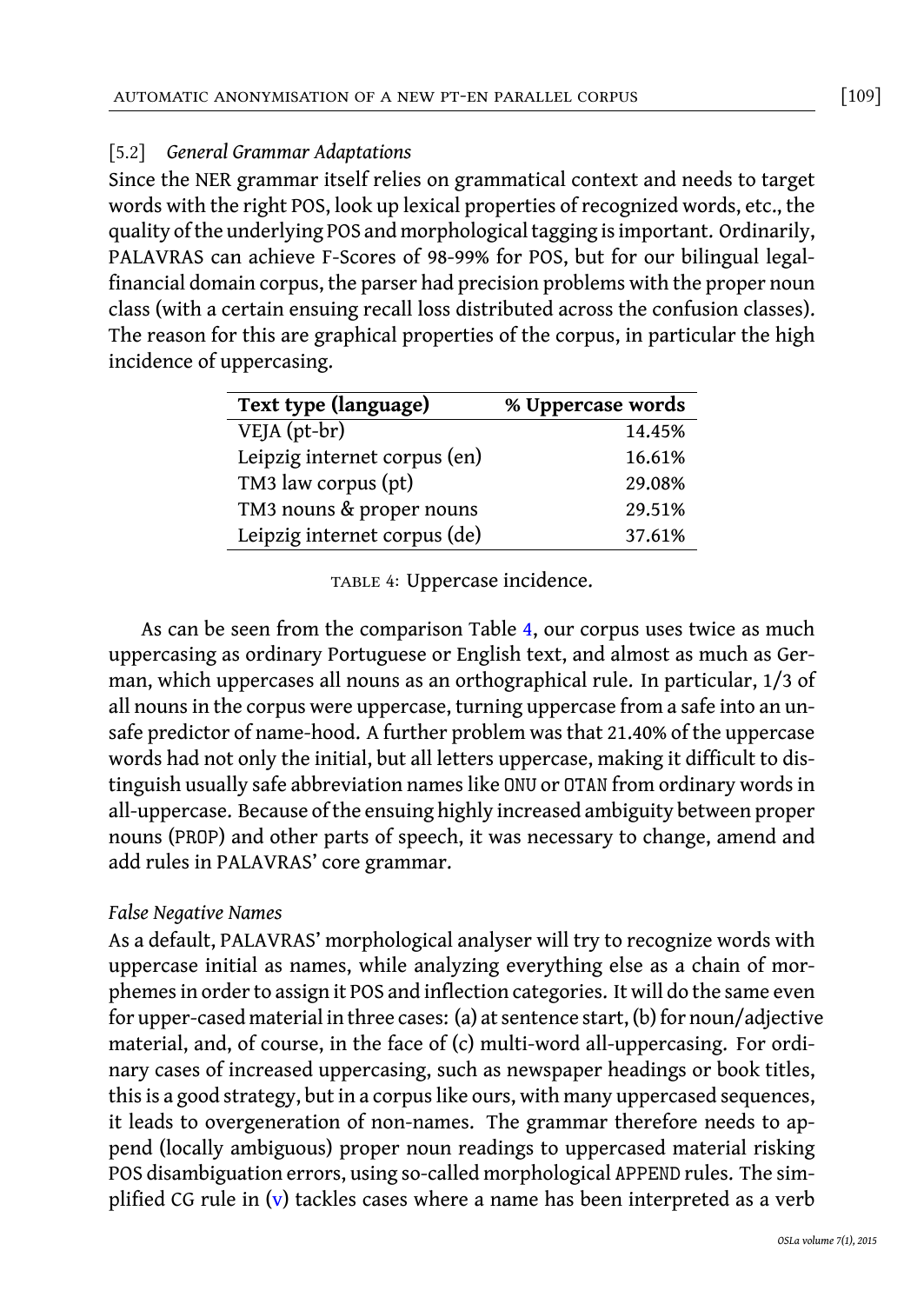<span id="page-9-1"></span>

|  | $\lceil 110 \rceil$ | BICK & BARREIRO |
|--|---------------------|-----------------|
|--|---------------------|-----------------|

or masculine noun, but where a feminine article a in combination with quotes (<\*1> + <\*2>) makes a name reading as brand/product/vehicle likely (e.g. a Bramir, or a Imperial):

```
(v) ("\text{u$1"v$ <b>HEUR&gt; PROP F S) TARGET</b> ("<([a-z]+)> "r + <*) (0<*1> + <*2>) (-1C ("<a>" <art>)) (0C V OR NMS) ;
   # a "Bramir", a "Imperial"
```
The most difficult are cases where the initial-uppercase clue (for namehood) is lost because the whole word is in uppercase, e.g. EVITA COSTA (V: evitar, N: costa). Still, many extreme cases (e.g. (vi)) can be ruled out heuristically, even in otherwise uppercased context. For instance, rules can rule out multiple derivation or forbid certain affixes specifically.

(vi) Cardim (N: cardo+im[\),](#page-9-2) Salvor (N: salva+or), Portimão (N: porto/porta/porte+im+ão), Lombador (N: lombada+or), Godinho (ADJ/N: godo+inho), Etar (V: eta+ar)

<span id="page-9-2"></span>*False Positive Names*

The legal-financial corpus often marks key terms (as defined entities) by writing them in all-uppercase (e.g. débito da CONTA, descritos no ANEXO). This may trigger a (wrong, but in other contexts meaningful) interpretation as a name abbreviation. Thus, the rule in (vii) targets all-uppercase strings with three to six letters, if they are not flanked (NEGATE  $-1$ , NEGATE 1) by other all-uppercase tokens or line boundaries on both sides (>>>, <<<).

```
(vii) APPEND ("%U$1"v <HEUR> PROP M/F S) TARGET ("<([a-z]{3,6})>"r
    <allupper>) (NEGATE -1 <allupper>) (NEGATE 1 <allupper>)
    (NEGATE -1 >>> LINK 2 <<<) ;
```
Strings of this and similar type, such as AS (article or A.S.?), CET and PAI need to be contextually disambiguated. Thus, rules exploit the fact that an alluppercase word in parenthesis is more likely a name abbreviation than, say, a function word. On the other hand, a plural article or a plural ending in -s help discard a company name in favour of a noun abbreviation (e.g. os CET, os SPVs).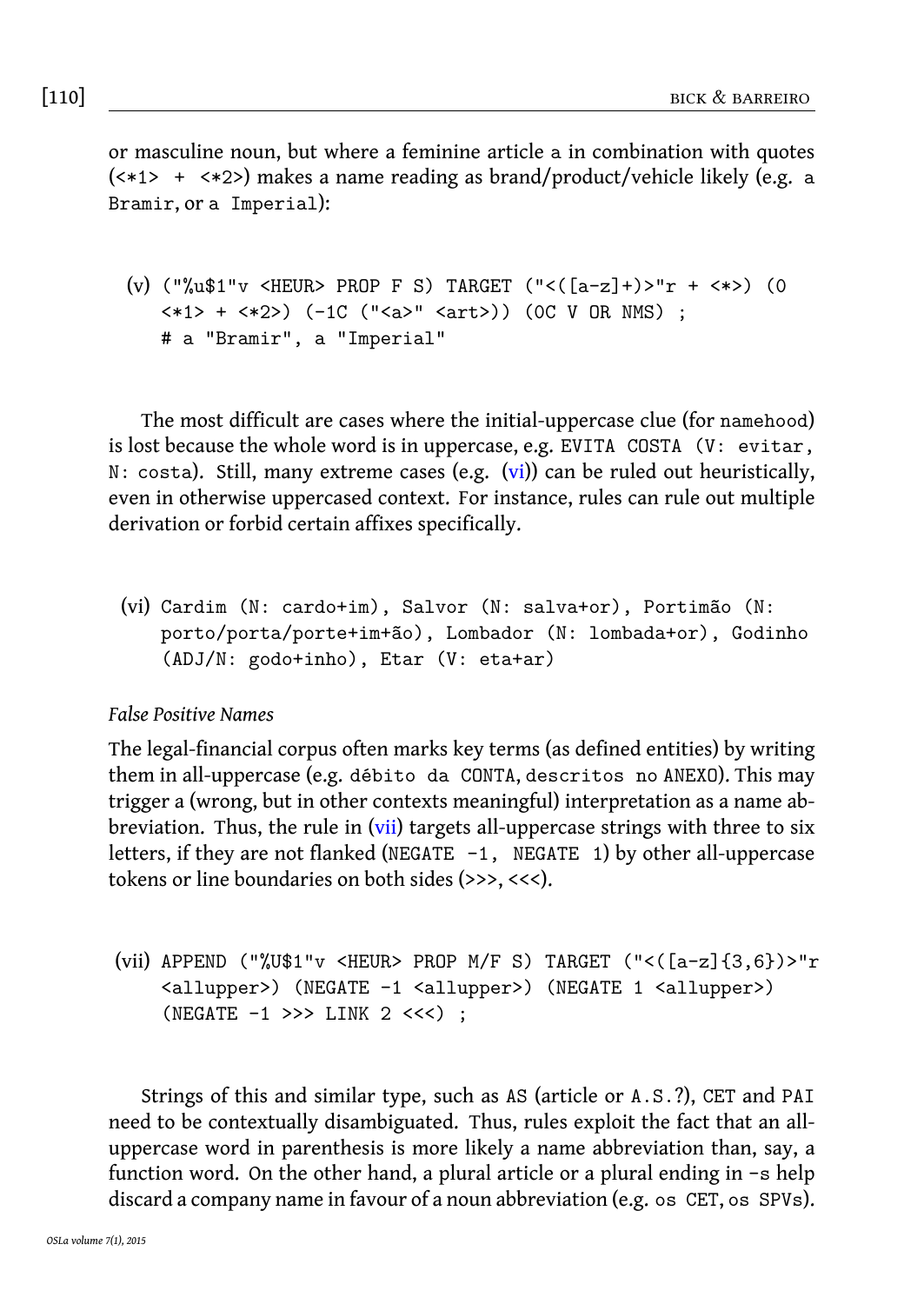automatic anonymisation of a new pt-en parallel corpus [111]

# [5.3] *The NER Grammar*

### *Person Names*

Person names are arguably the most prototypical ACNE type, and represent clearly sensitive information, asking for high recall<sup>10</sup>. Our system harvests categoryrelevant information from both the lexicon and the sentence context. Person name strings are built from left to right, with either a +HUM noun (e.g. titles, professionals, nationals, nouns ending in '-ista') or a lexicon sanctioned first name at the head. Though the former need not be anonymised, they provide a useful clue even in the absence of a recognized first name. The rule in (viii) allows attributes (e.g., o atleta profissional N.N.) in between the noun head atleta and the name N.N., but more complex rules exist to cover cases with interfering prepositional phrases (P[P's](#page-10-0)) (e.g. atleta profissional de futebol N.N.), title chains or inverted, predicative cases (e.g. N.N. atleta de profissional).

<span id="page-10-0"></span>(viii) MAP (@hum @prop1) TARGET (<HEUR> PROP) OR (<hum> PROP) OR (<H> PROP) (\*-1 (<Hprof>) OR (".\*ista"r N) OR (<Hnat>) OR (<Hetn>) BARRIER NON-ATTR LINK NOT 0 @hum) ; # O Atleta profissional Pedro Alvarez

Following HAREM conventions, titles are regarded as part of a person name. The (simplified) rule in (ix) targets only the first title in a row, and makes an exception for addresses (where person names can be part of a street name).

(ix) MAP (@hum @prop1) TARGET N-TITLE (\*\*1 PROP OR <\*> + N-HUM BARRIER (\*) - N-TITLE LINK NOT 0 N-TITLE) (NOT -1 N-TITLE OR N-STREET) ; # Sr. Alvarez, o [S](#page-10-1)r. D[r.](#page-11-1) Teófilo Alvarez, # Tio Zeca, padre Melanaos, Exmo. Sr. Dr.= Fonseca da Paz

<span id="page-10-1"></span>The actual name-part chaining is achieved by CG mapping @prop1 "beginning-of-name") and @prop2 ("in-name") tags in addition to the category tag @hum, allowing a later filter program to fuse the name parts into syntactic units for further processing, frame-based category mapping and disambiguation. The filter program inserts |-markers between title nouns and the name proper, and only the latter will be anonymised. Rules like  $(x)$  and  $(xi)$  allow person names to grow to the right.

(x) MAP (@prop2) TARGET PRP-DE OR  $(\sqrt{d}i|\sqrt{a}o]n\rangle \$ "r) (\*1 (<hum> PROP) OR (<HEUR> PROP) OR (<H> PROP) BARRIER (\*) - <art>) ; # name growing right

<sup>[10]</sup> This is definitely true for the proper noun part of person names, while categories like HAREM's OFFICIAL, or titles without proper nouns (e.g. Sr. Dr. Juíz) have no great need for anonymisation. The only exception for the proper noun person names are cases where a name is used to denote works of art (e.g. listen to Mozart) and possibly names in publications - where we follow HAREM conventions in using a different category, PUBLICATION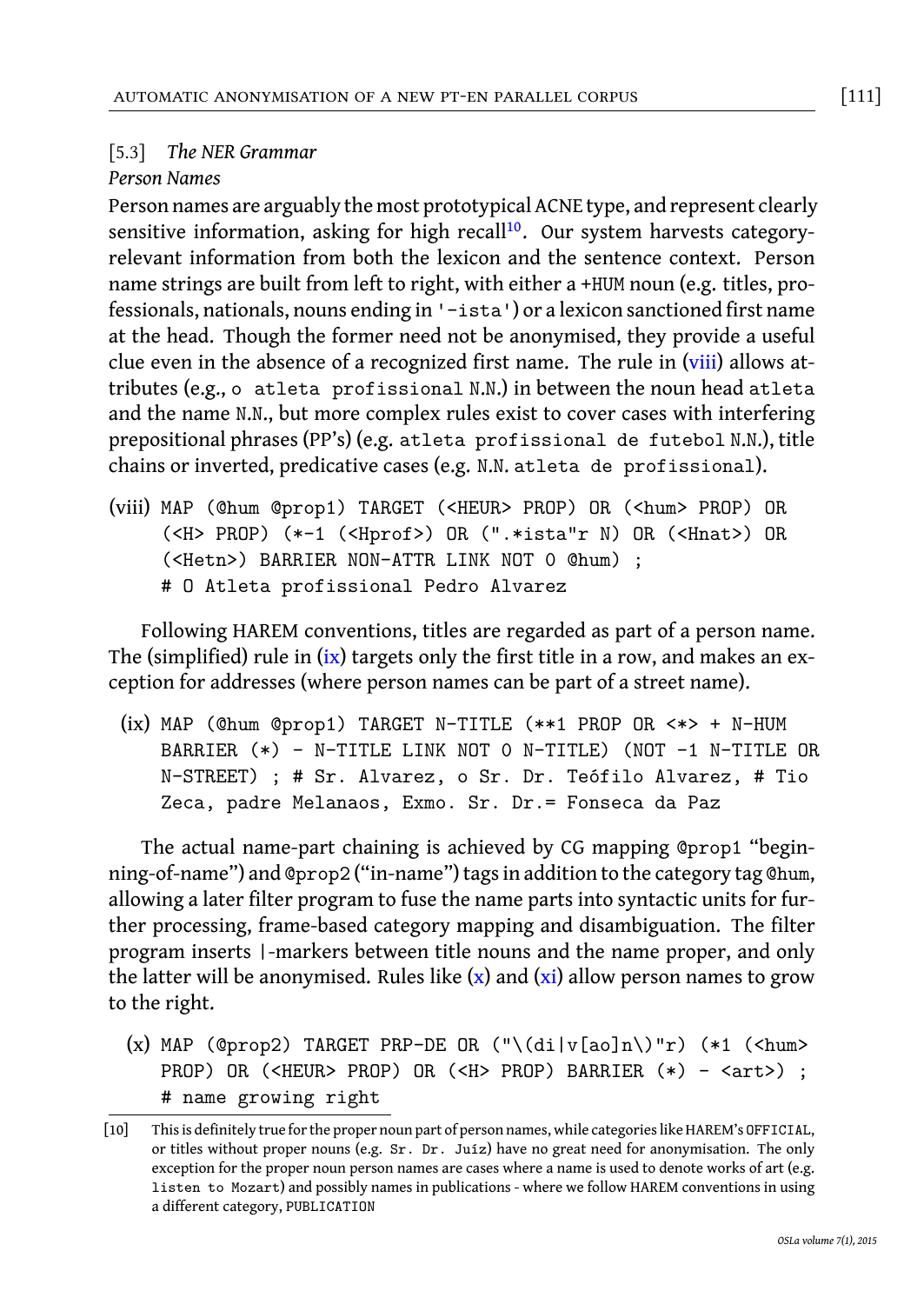<span id="page-11-1"></span>

|  | $[112]$ | BICK & BARREIRO |
|--|---------|-----------------|
|--|---------|-----------------|

(xi) MAP (@prop2) TARGET ("[A-Z][a-z]+"r PROP) (\*-1 (@hum) CBARRIER (\*) - @prop2 ) ; # PROP chain element looking left (\*-1) for a @hum header with nothing (\*) but other second elements (@prop2) in between (BARRIER)

Special person name contexts in the legal-financial domain are settlements or patents named after people (e.g. acórdaõ Lindemann or patente Kobashi).

In a person name context, upper-case words wrongly tagged as other wordclasses, can be marked as proper name material by the grammar (e.g. rule (xii) for the numeral Cem in Sr Cem Sürük).

```
(xii) SUBSTITUTE (<*>) (<*> <prop>) TARGET (<*>) (-1 <Htit> +
    @hum) ;
```
<span id="page-11-3"></span><span id="page-11-0"></span>NE type mapping rules are ordered into sections in the grammar, with one section for each type. However, if no rule from the ordinary person name section was applicable, and if no later rules assign a different category either, then a second round of more heuristic person name mapping is performed. For example, a heuristic proper noun appearing first in a chain of proper nouns will be tagged @hum, if it is initial-uppercase rather than all-uppercase, and not preceded by an article or brand-noun<sup>11</sup>, as illustrated in  $(xiii)$ .

```
(xiii) MAP (@hum @prop1) TARGET PROP (0 ("[A-Z][a-z]+"r <HEUR>))
     (NOT -1 N-HUM-person OR PROP OR <art> OR N-BRAND) (1 PROP) ;
```
#### *Organization Names*

Internally, our grammar distinguishes between different types of organisation according to the PALAVRAS and HAREM schemes 1-7.

- <span id="page-11-2"></span>(i) organisation (@org) - the umbrella category, e.g. international, NGO;
- (ii) company (@company): e.g. Embraer, A.S., Ltda.;
- (iii) administrative units<sup>12</sup> (@admin): government, parliament, assembly;
- (iv) institution (@inst): institute, laboratory, museum, university;

<sup>[11]</sup> The rule has been simplified, real rules often have multiple exceptions to cover special cases. Here, the brand case is constrained to <foreign>-marked proper nouns, there is a town name context exception for São, and the PROP chaining also allows the preposition de.

<sup>[12]</sup> This is a HAREM category and was also used for countries and towns, if they functioned as agents or cognizers. The distinction is not upheld by PALAVRAS, but only mapped later using semantic role inference, where desired. Furthermore, PALAVRAS tags place-bound administrative units as institutions, alongside shops, hotels etc.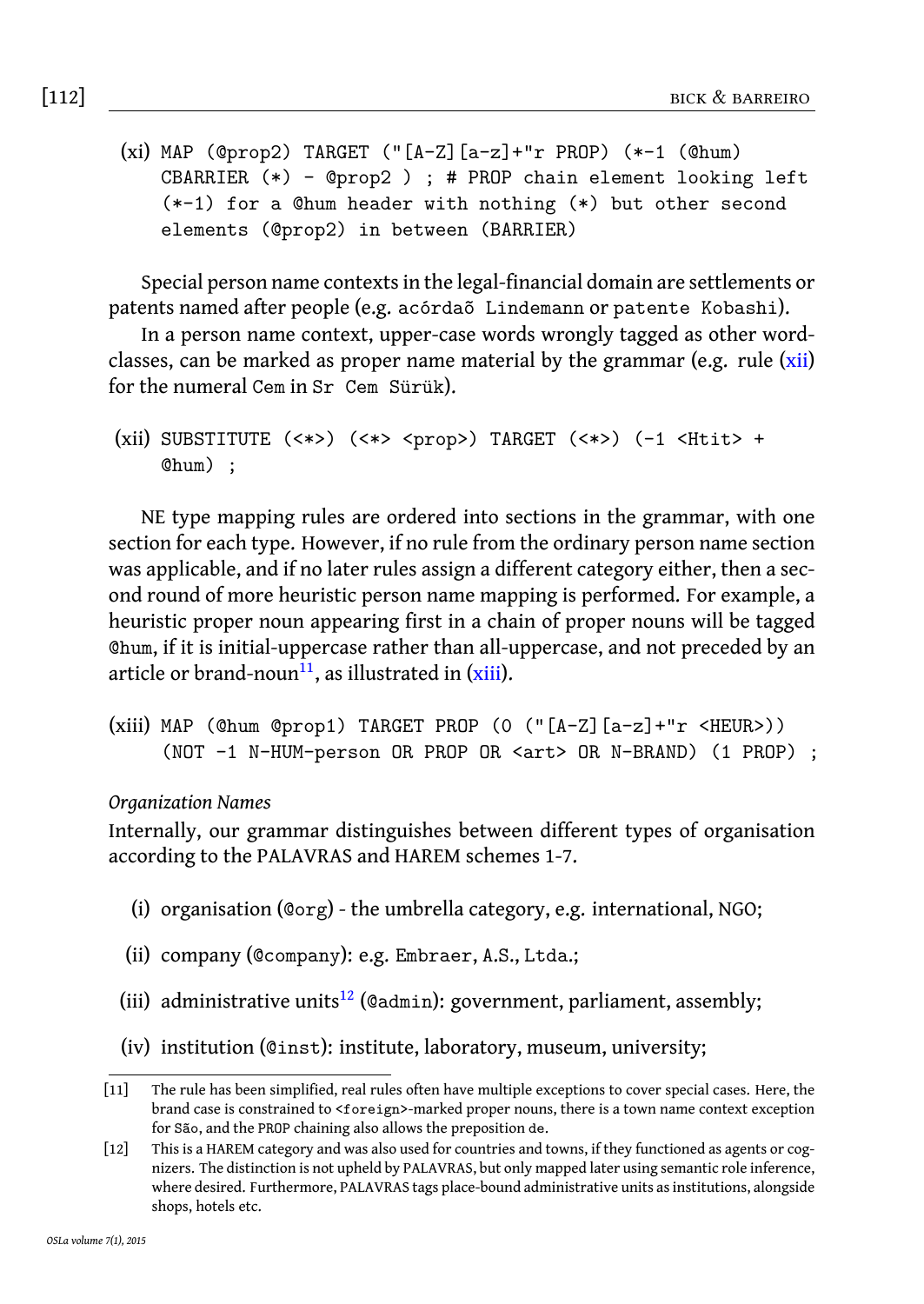- (v) functional bodies of organisations (@suborg): boards, councils, committees;
- (vi) groups with members (@grouporg): clubs;
- (vii) special plural cases: @grouphum (e.g. families) and @groupofficial.

The subcategory distinctions in schemes 1-7 are not strictly necessary for anonymisation and can be lumped for this purpose, but they are useful for other corpus work, and are maintained in the grammar that works with subcategoryspecific rules and sets. Scheme 1 is mapped last, using heuristic rules and the parser's lexicon (which does not recognize the subdistinctions). Scheme 4 is not anonymised on its own, only where the parent organisation appears adjacently (e.g. Conselho de Administração da|Embraer). Like person nam[es](#page-12-0), organisation names can be triggered by specific noun heads, that are defined as sets in the Constraint Grammar, N-COMPANY (e.g. alugadora, banco, caixa, companhia, editora, empresa, sociedade), N-ADMINISTRATION (e.g. assembleia, câmara, parlamento), N-GROUP (e.g. delegação, equipe, pessoal), among [oth](#page-12-1)ers. These trigger nouns are [trea](#page-12-2)ted as part of the name if in uppercase and followed by a preposition (SPB, Sociedade Portuguesa de Bioquímica), but not if followed by a proper noun or all-uppercase (e.g. a alugadora Aires Baeta). In many cases, the @org category can also be triggered by a tail token at its end<sup>13</sup>. Thus, it is typical of corporations and formal clubs that they affix a legal-financial typer marker, such as AS, &, Co., GmbH, Lda., S.A.R.L., or generic name parts such as Holding, Consulting, Telecom, Associados. This is also exploited by the NER rules through special sets, that can then look both left ( $N-CLUB$ ) in  $(xiv)$  and right  $(N-CLUB-POST)$  in  $(xv)$ .

- <span id="page-12-2"></span><span id="page-12-1"></span>(xiv) MAP (@company @grouporg @prop1) TARGET PROP (-1 N-CLUB) (NOT -1 <\*>) ; # S.C. Braga
- (xv) MAP (@company @grouporg @prop1) TARGET PROP (NOT 0 <prop2>) (1 N-CLUB-POST) ; # Boavista FC

<span id="page-12-0"></span>Note that the rules above add a @company tag alongside the normal @grouporg for sport clubs. This allows later disambiguation rules to treat the club as a company if the name string continues with an acronym, such as S.A.D., which stands for Sociedade Anónima Desportiva.

A more heuristic distinctor for organisations names is a definite article immediately left of a proper noun, or - safest - an all-uppercase abbreviation. Articles do occur with other name types, but less frequently with person names than

<sup>[13]</sup> Tail tokens also occur with person names, but they are rare (e.g. Neto, Neta, Filho), unless one also counts prepositional phrases like da Silva, dos Santos, etc.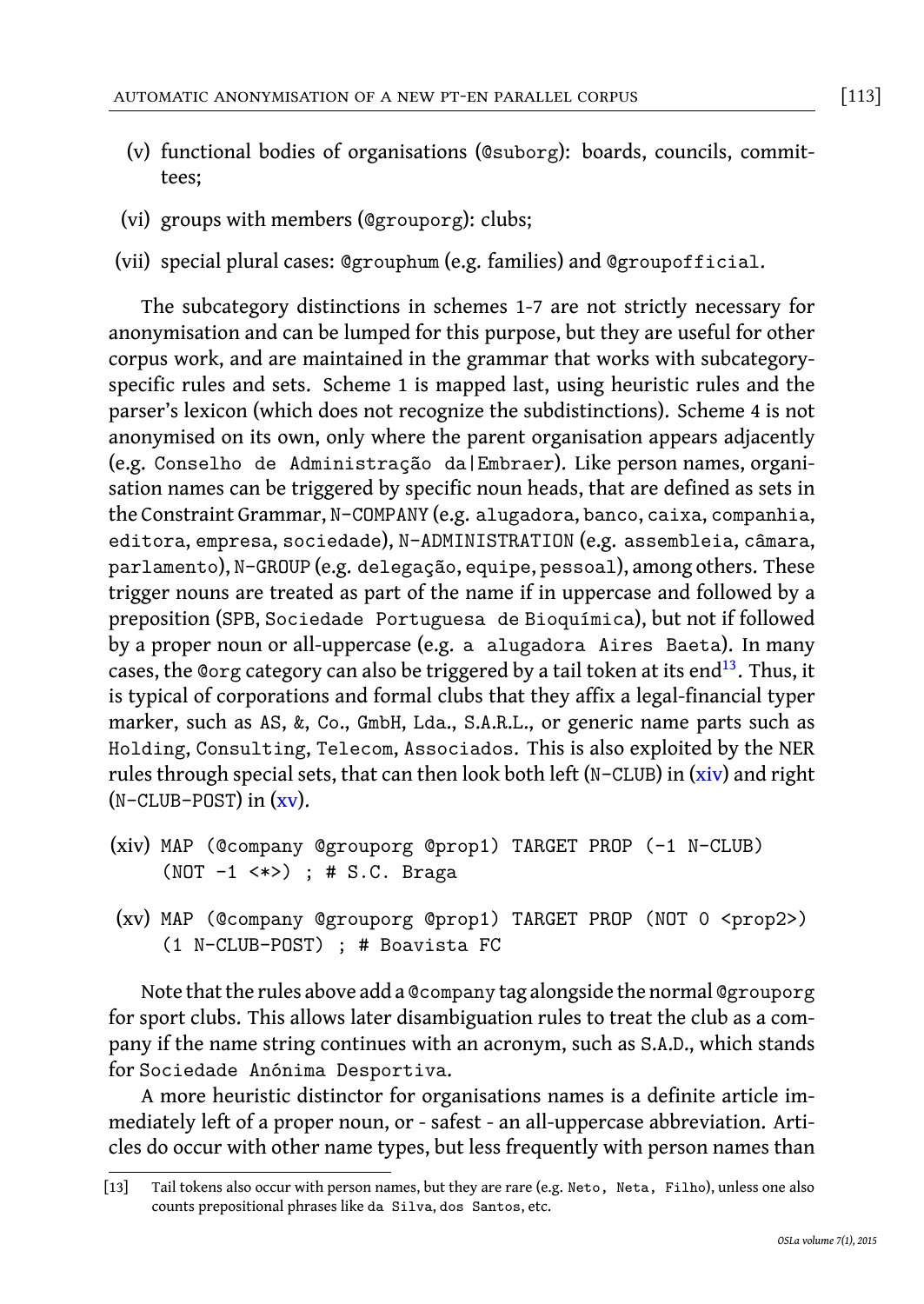[114] bick & barreiro

organisation names. Provided that other name types have been targeted with their own safe rules already, it is therefore a good bet for otherwise unclassifiable names to categorize them as @company after the letter  $\mathrm{a}^{14}$  and @grouporg after the letter o. Because full names are much easier to classify than abbreviations, an internal tagging memory was used to resolve uppercase abbreviations that had already occurred earlier in the text in parentheses after a corresponding long form.

# *Addresses*

<span id="page-13-0"></span>Though the existing PALAVRAS NER module already treated addresses as a separate NER category, it did not perform well on the bilingual legal-financial domain corpus at hand, in part simply because international address formats (e.g. English, Dutch, etc.) appeared n[ext](#page-13-0) to th[e "kn](#page-13-1)own" Portuguese ones (e.g. 10a Belmont Street, NW1 8HH, Londres), but also because of the large orthographical variation in the corpus, possibly caused by OCR or keyboard (typewriter?) limitations. Thus, there were around 20 different variants of nº, to name just one example, including n. $\degree$ , n. $\degree$ , n.e, no.s, no., n.g., n\*, n,  $\degree$ , etc. plus uppercase variants, with similar variation in ordinals before words like piso and andar, or as affixes (e.g. 89-3 $\degree$ ), as well as use of ordinal abbreviations in other words (e.g. 2o dt°, Esqº). In order to identify address NE, we again defined head nouns and tail words, as illustrated in rules  $(xvi)$  and  $(xvii)$ .

```
(xvi) LIST N-ADDRESS = <Lpath> "Av" "Av." "Av.a" "Av. [A-Z].*"r ...
    "rua" "R." "Rúa" "Via" ...
```
(xvii) LIST N-ADDRESS-POST = "Avenue" "Bd" "Boulevard" "Rd" "Road" "St" "Street" "Sq" "Square" ....

The latter was necessary, because English addresses place the closed-class part of street names last (e.g. Hampton Road), while Portuguese (and other Romance languages) have closed-class material first (e.g. Via Appia). A third possibility is seen in German and Dutch addresses where the closed-class items are not separate words, making the use of regular expressions necessary (Bergstrasse, Meulengracht). In addition, Portuguese/Continental and English addresses place street number differently, so they mark either right or left boundaries of street addresses. @prop2 rules were used to let addresses span right over further uppercase material, added numerical material and "subaddress" words (e.g. casa, lote, piso, esq., r/c), allowing also interfering commas, letters, hyphens, slashes, the preposition de, articles and the  $n^{\circ}$  token in all its variants. Though identified as such, person names inside addresses were not allowed to prevent address string

<sup>[14]</sup> Provided, of course, the parser has correctly disambiguated a as not being a preposition.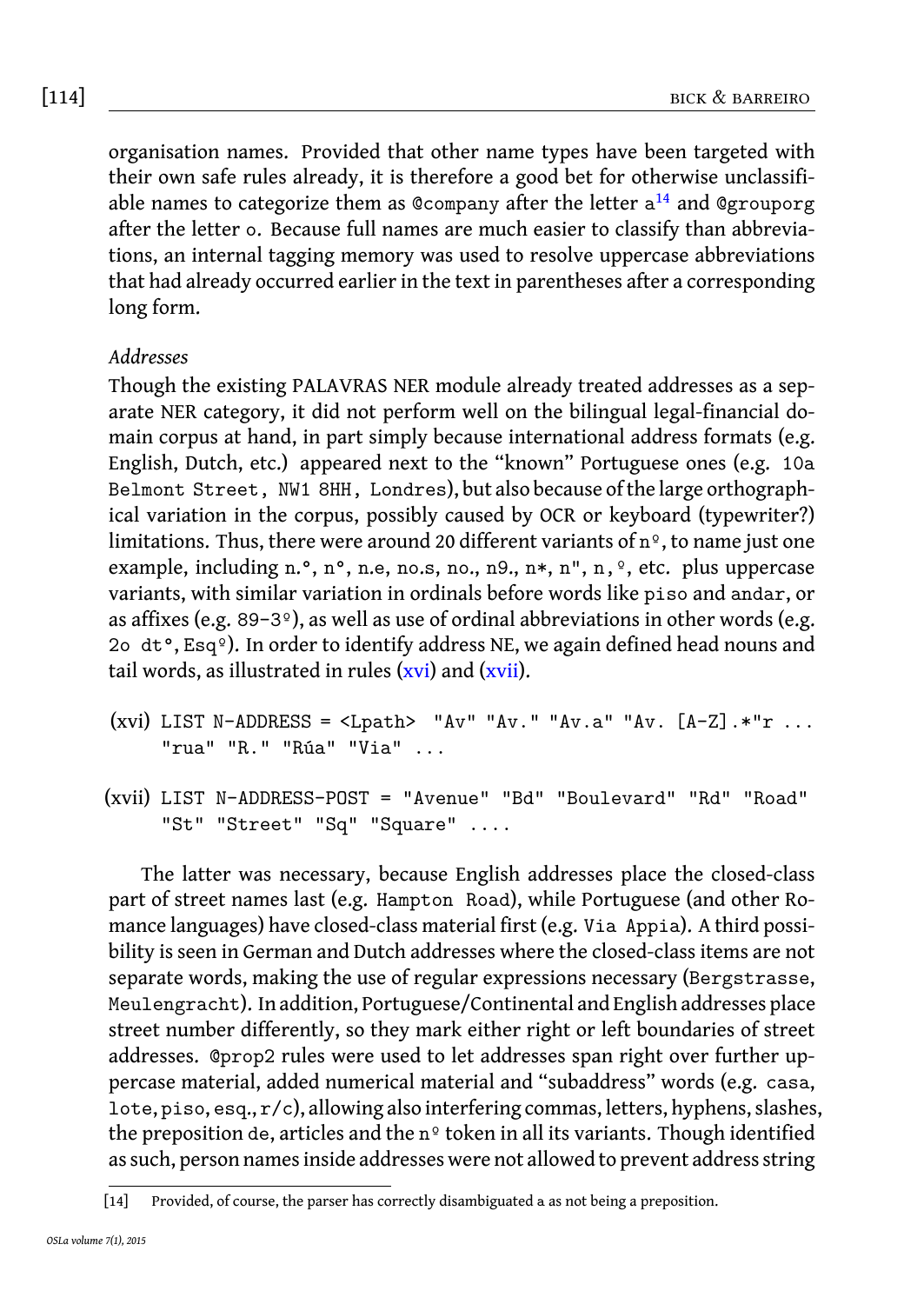automatic anonymisation of a new pt-en parallel corpus [115]

from growing right, i.e. from the head Avenida to the last part Esq. or Piso across the person names in bold face in the examples in  $(xviii)$  and  $(xix)$ . This means that it is the larger address NE that gets marked rather than the smaller person NE inside it (Júlio Dinis and Fernão de Magalhães, in the examples).

```
(xviii) Avenida *Júlio Dinis*, n.° 2 3o Esq.
```

```
(xix) Avenida *Fernão de Magalhães*, nº 1862.º-14º Piso
```
A special topic concerns town names with postal area codes, which were treated as addresses when appearing on their own, but otherwise fused into adjacent address strings. Internationally, postal codes vary a lot, and number-only codes in particular need a recognized place name or address as context. Conversely, once identified, postal codes can help identify lexically unknown place names. In some cases, address heads or tail words are identified in connection with proper nouns, but without a number extension, subaddress or postal code. These are first tagged ambiguously as @address @site, and later treated by the disambiguation grammar with full context, lumping these cases together with other site words such as estação, estádio, mina, and shopping, among others. Corpus-wise, we decided that street names, etc. used on their own are not precise enough to need anonymisation.

# *Identifying Numerical Expressions*

Numerical expressions can help identify a person or company either directly or indirectly. Indirect numerical identifiers such as age, weight, income, etc. can help a detective choose between several people, but are not identifiers on their own, and obviously numerals in addresses present no problem because they will be anonymised together with the address as a whole. Problematic, on the other hand, are direct numerical identifiers that are long enough to be unique, or appear in a feature-attribute pair that makes them unique. Examples for such numerical ACNEs are:

- (i) telephone or telefax numbers
- (ii) email or personal/company websites, passport numbers, and tax numbers (IRC, CIRC, RFI, NIF - person, NIPC - company)
- (iii) bank accounts, NIB (IBAN)
- (iv) invoices, file numbers, NUIPC (identificador de processo crime)

The safest way to identify these cases is with a triggering head noun in the left-hand context, defined as a set including the above abbreviations as well as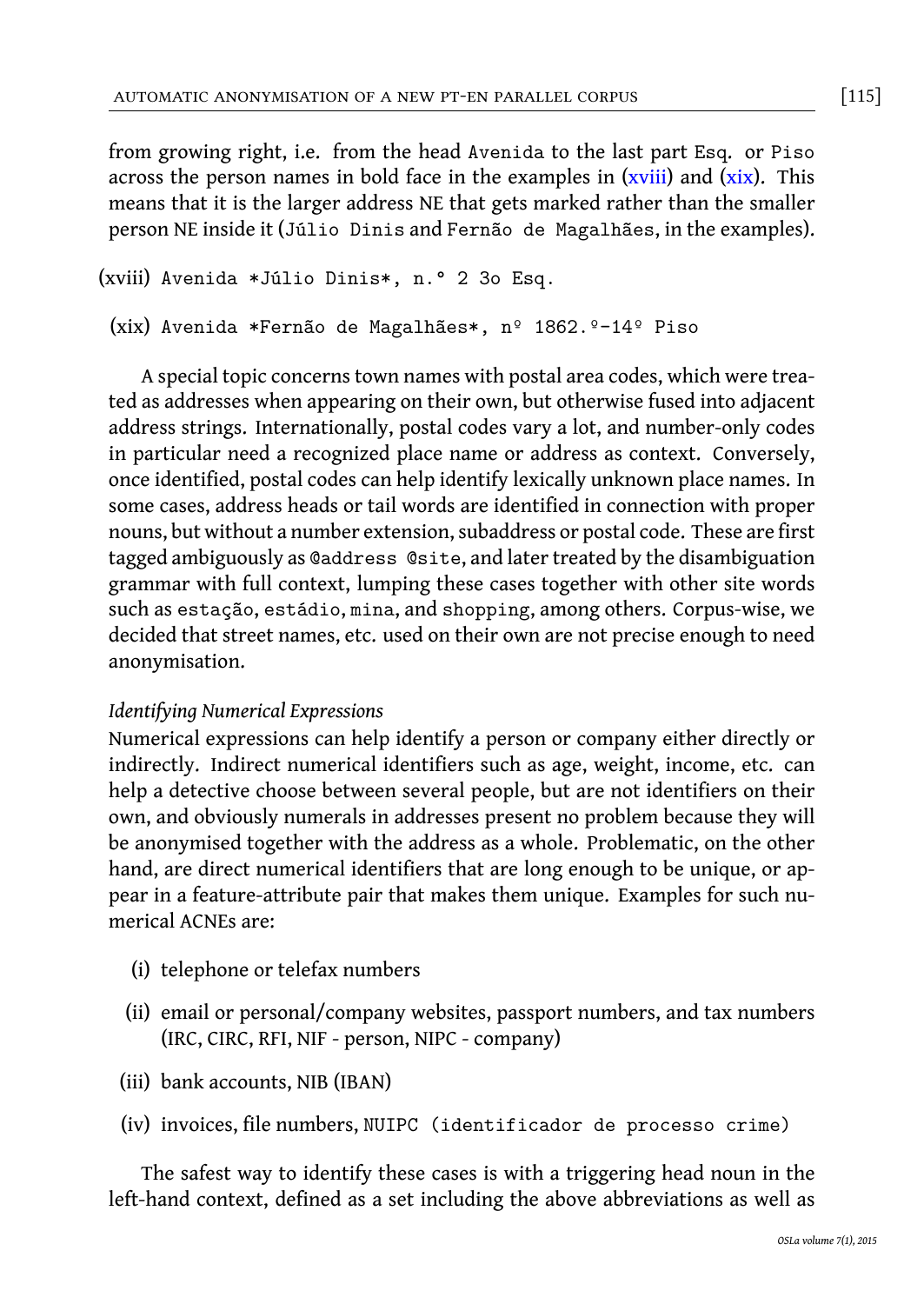# [116] bick & barreiro

<span id="page-15-1"></span>variants of telefone/telef/tel/tel/fax/telefax, passaporte, etc., and more general expressions such as imatricul\*, identific\*, etc. In these contexts, virtually any numerical expression of a certain length, with a mixture of digits, letters and -/. will be an individual identifier. Heuristic numerical pattern matches (bold in the rule exemplified in  $(xx)$ ) can also be used in the absence of privacy trigger nouns, based on the trigger word  $n^{\circ}$  (número) alone, but only in the absence of competing specific triggers for public identifiers.

(xx) MAP (@nameid) TARGET (<cif> NUM) (\*-1 ("nº") OR ("número") BARRIER (\*) - (@nameid) - IT LINK NEGATE \*-1 N-PUB OR N-COPY OR (<media>) OR (<ABBR>) CBARRIER N-PRIVATE OR NON-KOMMA - $\text{prop2}$  - PRP-COM - PRP-DE - ("nº") -  $\text{artd}$  -  $\text{*}$ ) \bf{(0  $(".*[0-9][0-9]=[0-9][0-9][0-9A-Z=]+"r) OR ("[0-9=]{7,} "r) OR$  $("[0-9].*[-=][0-9]{4},$  $("[0-9].*[-=][0-9]{4},$  $("[0-9].*[-=][0-9]{4},$  \*"r) OR  $("[0-9]+/[0-9].$  \*"r))} ;

<span id="page-15-0"></span>Together with the ACNE type @nameid, we introduced @pub, for public identifiers. This name type uses similar rules and number patterns, but looks for a special N-PUB set (e.g. aviso, circular, decreto, despacho, lei, parecer, resolução) or the N-COPY set used for publication names and works of art (e.g. <sem-r> readable: books, etc., <sem-w> watchables: films, etc., <sem-l> listenables: concerts, etc.). The same sets are used as exceptions (e.g. NEGATE) in the heuristic @nameid rule quoted in  $(xx)$ . Leaving aside other purposes and application of tagging private and public identifiers, it should be born in mind that anonymisation for these categories is easily and undestructively achieved by substituting, for example, the digit 9 for all other digits in the text. So far, we only considered a similar option (letter substitution) for the last identifier category, emails and web addresses (e.g. aaaaa.aaa@aaa.aa, aaaa://aaa.aaaa.aa/), but the substitution method should be considered as a last resort to achieve the highest possible anonymisation recall at publication time in the face of legal constraints.

# $[6]$  EVALUATION

# [6.1] *Evaluating the Adapted PALAVRAS Parser*

An evaluation subset of 6,800 aligned paragraphs, with 80,800 Portuguese words, was extracted randomly from the total data set, based on the last digits of the paragraph id's. The Portuguese part of the evaluation data was automatically annotated for NER strings and their categories, using the adapted PALAVRAS parser. Since purely numerical NERs can be easily treated with a coverall digit replacement operation, our focus was on non-numerical candidates for anonymisation (human names, organisation names and addresses), including only one numerical category, individual identifiers. These categories were then inspected and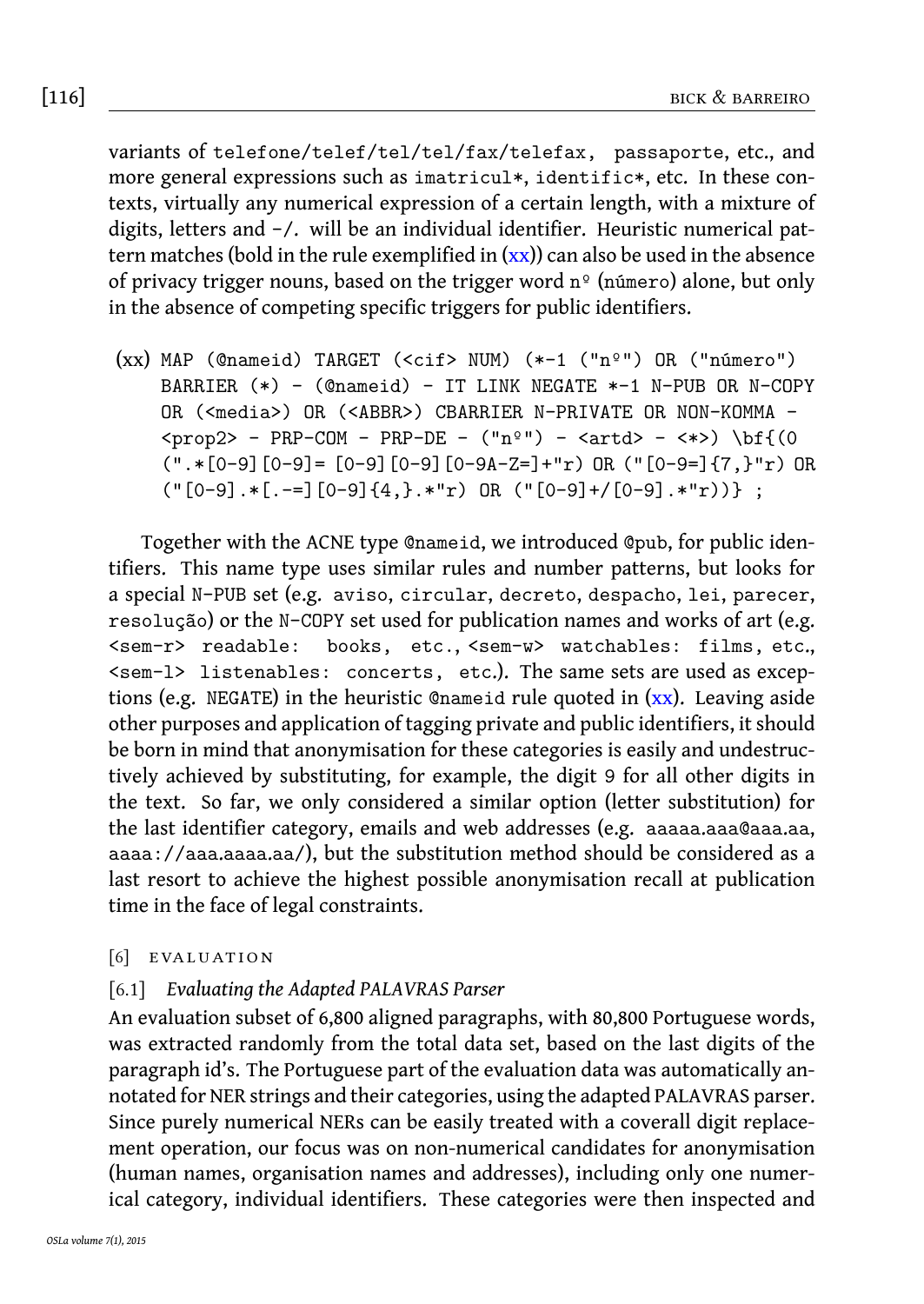| AUTOMATIC ANONYMISATION OF A NEW PT-EN PARALLEL CORPUS | $[117]$ |  |  |
|--------------------------------------------------------|---------|--|--|
|--------------------------------------------------------|---------|--|--|

|         | Cases | Recall | Precision | $F_1$ -score |
|---------|-------|--------|-----------|--------------|
| hum     | 263   | 87.83  | 87.50     | 87.66        |
| org     | 871   | 93.69  | 86.53     | 89.97        |
| address | 38    | 81.58  | 91.18     | 86.11        |
| nameid  | 54    | 60.71  | 87.18     | 71.58        |
| all     | 1229  | 88.32  | 86.88     | 86.68        |

TABLE 5: Performance by category.

| <b>ACNES</b>                                   | Recall         | Precision      | $F_1$ -score   |
|------------------------------------------------|----------------|----------------|----------------|
| untyped                                        | 90.71          | 89.22          | 89.96          |
| typed                                          | 88.32          | 86.88          | 87.59          |
| untyped, chunked (0.5)<br>typed, chunked (0.5) | 88.36<br>86.26 | 86.91<br>84.84 | 87.63<br>85.54 |
| untyped, chunked                               | 86.02          | 84.61          | 85.31          |
| typed, chunked                                 | 84.19          | 82.81          | 83.49          |

table 6: Performance according to different evaluation metrics.

evaluated with regard to NER span and category. In addition, the text was manually annotated for false negatives of the same name types. The whole evaluation process was performed solely by one author, based on his linguistic expertise, albeit without parallel multi-annotator controls. All in all, the parser found 1,142 out of 1,259 possible ACNEs, making for a recall of 90.71%, and suggested 128 false positives, equalling a precision of 89.22%. About 52% of the false positives were non-ACNE name types, 48% were uppercase nouns. Confusion across anonymisation categories was fairly rare (2-3%), the most common error being to read uppercase person name abbreviations (e.g. AH, JB) as company names. For individual ACNE type recognition, ov[erall recall was 87.78% and](#page-22-6) precision 86.98%, with organisations performing best, and name id's performin[g](#page-16-0) worst.

<span id="page-16-0"></span>In 48 cases, the recognized ACNEs were too short, in 6 cases too long, amountingt[o a 5% chunking error rate. Typical cases were missing address details](http://www.itl.nist.gov/iaui/894.02/related_projects/muc/muc_sw/muc_sw_manual.html) or organisation type extensions (e.g. 95\_Wilton\_Road & 201, Londres, SW1V 1, or VESTAS\_Mediterranean A / S).

If chunking errors are included in the accuracy calculation, both recall and precision drop with a couple of percentage points, if any mismatch is counted as an error (CoNLL evaluation scheme Sang & De Meulder (2003)), or 1 percentage point if partial hits are counted half (MUC evaluation scheme<sup>15</sup>).

<sup>[15]</sup> http://www.itl.nist.gov/iaui/894.02/related\_projects/muc/muc\_sw/muc\_sw\_manual. html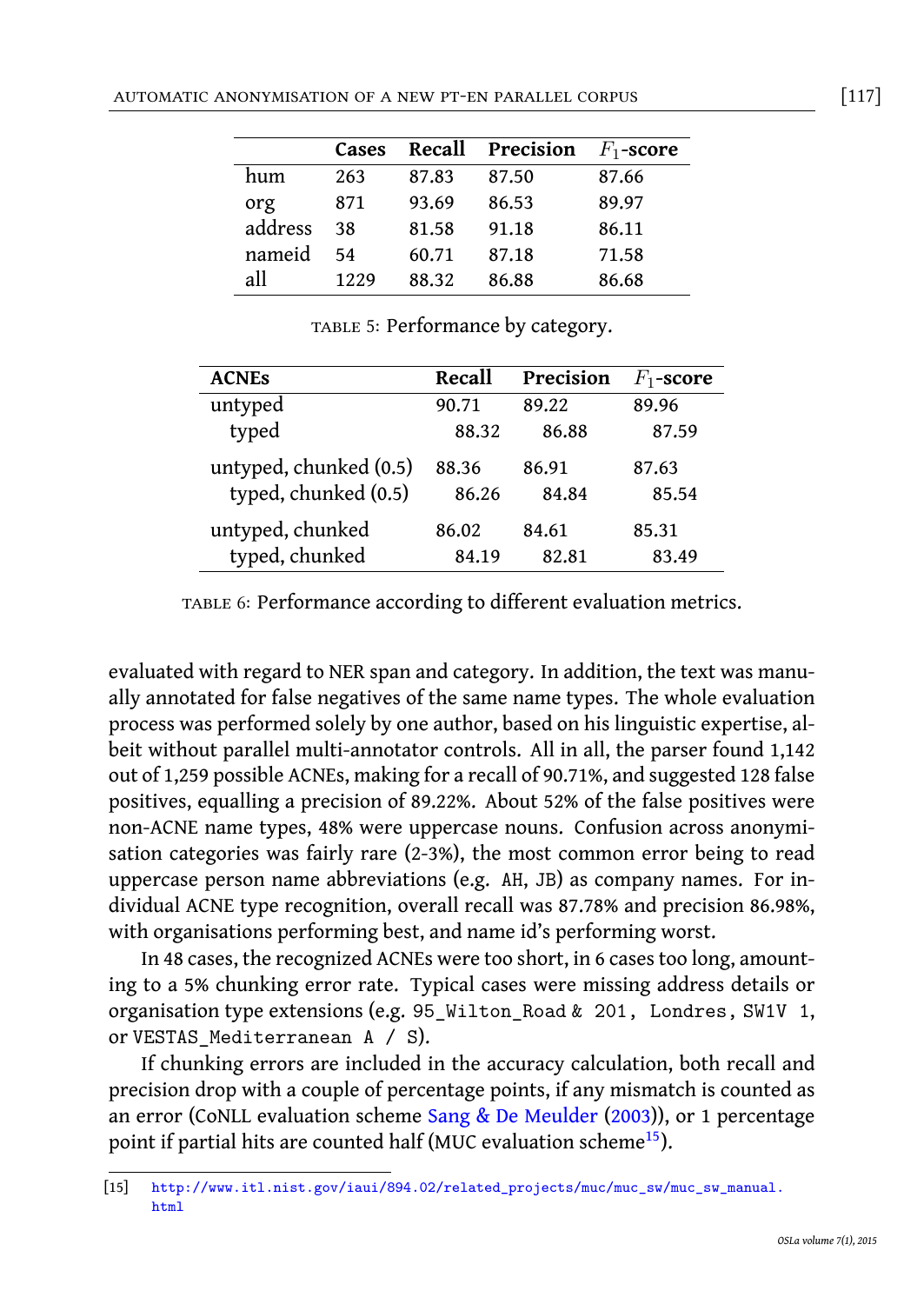# [118] bick & barreiro

On the background of a real-world anonymisation task, it should be born in mind that almost all span (chun[kin](#page-17-0)g) errors are irrelevant to anonymisation, since, for example, CEP codes without street addresses or an A/S suffix without a company name, are already quite anonymous. There are few published evaluation scores for text anonymisation in the literature, let alone for the same language and domai[n, b](#page-17-1)ut one comparable approach is Medlock's work on an English email corpus Medlock (2006), where F-scores between 54.42 and 63.99 (depending on the metrics) were achieved for selective anonymisation (roughly our set of categories) and 65.76-73.87 for blanket anonymisation (all potential NER types), achieved with the LingPipe HMM tagger<sup>16</sup>. However, a direct performance comparison is problematic, because Medlock uses a pre-tagged gold corpus rather than results inspection, and intentionally limited training corpus size. Another comparison, for typed NER, albeit on the easier newspaper domain, is the CoNLL 2003 shared task<sup>17</sup>, where the best systems achieved F-Scores of 88.76 for English and 72.41 for German, possibly reflecting the before-mentioned difficulty of identifying names in the face of noun-uppercasing. PALAVRAS own typed F-Score on the mixed HAREM domain was 63.0/68.3 for absolute/relative category classification.

# [6.2] *Increasing Recall*

As discussed earlier, recall is more important for anonymisation than precision, and as intended, evaluation shows that for the overall tagging task this goal was achieved. However, the R-P difference is not big, and mainly valid for the <org> class, while <address> and <nameid> have a low recall. Obviously, recall for the latter categories can be increased by better pattern matching rules, addition of further address fields and id trigger words, and this was done after the above round of evaluation. But on the other hand, a more radical recall-increasing approach is desirable for a real world application, where anonymisation close to 100% is necessary if human post-editing is to be avoided. A case-for-case inspection of false negatives shows that add-on strategies can be used exploiting the following patterns:

- <span id="page-17-1"></span><span id="page-17-0"></span>(i) [treating all-uppercase string](http://www.alias-i.com/lingpipe/)s as ACNEs, or - trusting the parser's POS dis[ambiguation - all-uppercase proper](http://www.cnts.ua.ac.be/conll2003/ner/) nouns (in the evaluation run, all such false negatives had been recognized as PROP, just not the right type of PROP). Typing as <org> would also be possible (only 25% were not <org>).
- (ii) treating all compound proper names as ACNEs, i.e. strings where the parser fused 2 or more upper case tokens into one, and tagged it as PROP. These cases were about equally distributed between person and organisation names.

<sup>[16]</sup> http://www.alias-i.com/lingpipe/

<sup>[17]</sup> http://www.cnts.ua.ac.be/conll2003/ner/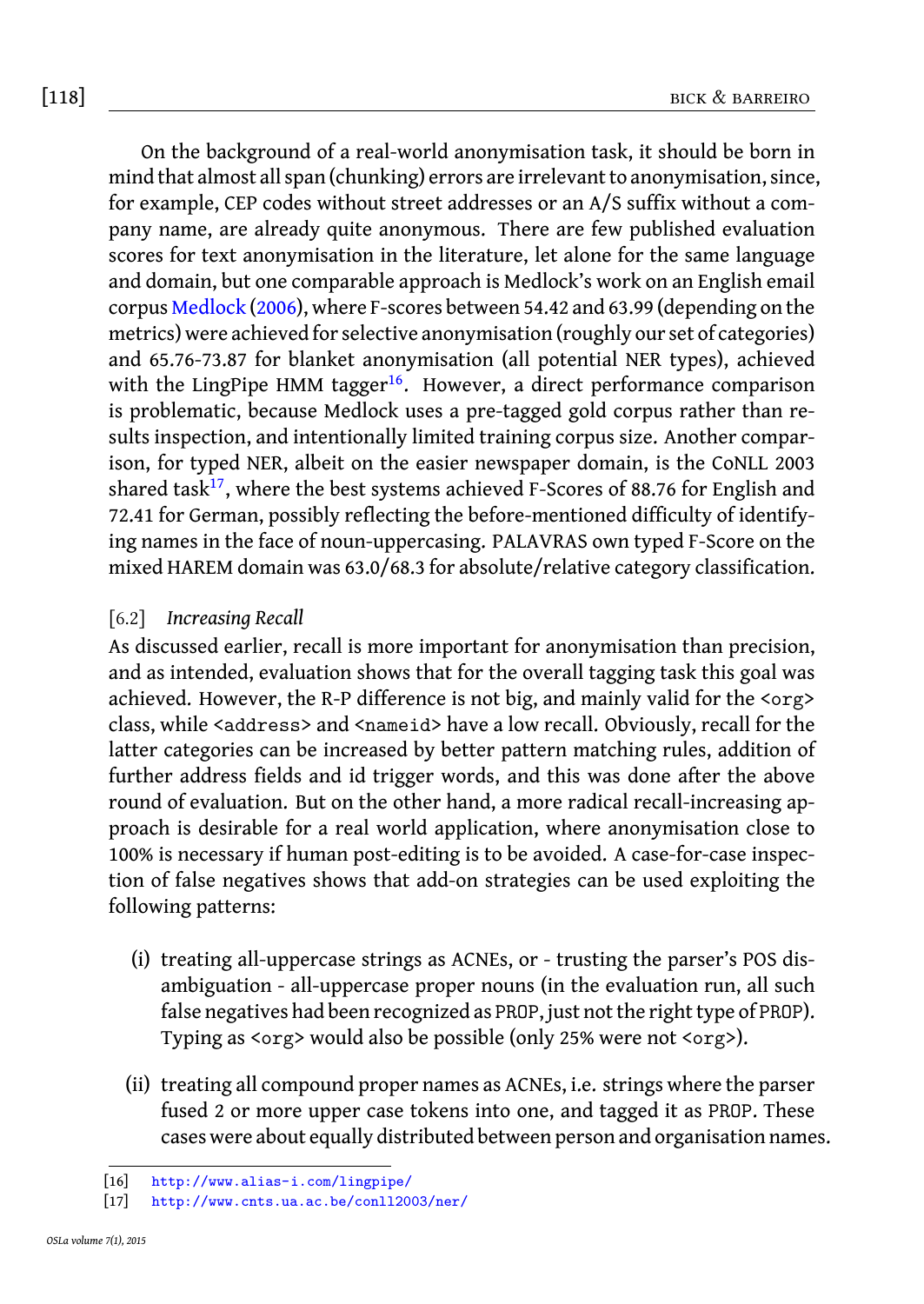- (iii) treating single-token PROP as ACNEs, if the parser marked them as <foreign>. Again, these cases covered a mixture of person/organisation types.
- (iv) treating camel case as ACNE (of <org> type).
- (v) treating all numerical expressions as ACNEs. These were mostly of <nameid> type, but <address> in cases where uppercase letters were followed by digits.

The above strategie[s](#page-19-0) capture 88.8% of all false negatives. Of the remaining 13 cases, one was partially recognized already (person name within organisation name), and would thus get anonymised anyway; the rest consisted of ordinary words used as names (e.g. Tranquilidade) or ambiguous with names at sentences start (e.g. Marques), names with case errors (e.g. o opbbr é uma sociedade, o Oi) or mistyped/untyped PROP, the latter sometimes as part of what the parser regarded as a longer PROP chain. Given this distribution of cases, almost total anonymisation recall could be achieved by treating all PROP-tagged stri[ngs](#page-18-0) as ACNEs. Table 7 below shows how the individual strategies affect recall, and - for the non-numerical types - precision.

The price in precision loss for applying the above strategies is, of course, fairly high. The safest strategy is all-uppercase PROP, where recall gain out-weighs precision loss 5:1 and where recall for the main affected category, <org>, climbed to over 96%. Treating all complex PROP as ACNEs is much less safe, and would sink precision into the 50% bracket. However, only applying this strategy to complex PROP not otherwise categorized, still matches most false positives of this type<sup>18</sup>, while leading to a more tolerable precision loss, only a little above the corresponding recall gain. It is beneficial especially for person names (8% recall gain), bringing them on par with <org> coverage. Camel case and the <foreign> tag are much more "expensive" in precision terms, and risk including typos and, for the latter, a good portion of ordinary English words (> 40%). General numerical anonymisation, finally, captures virtually all id and address information and is unproblematic to use - irrespective of precision loss - because textual cohesion suffers much less from digit replacement than it does when upper case noun chains and proper nouns are replaced with dummies.

<span id="page-18-0"></span>We conclude from the above that apart from numerical anonymisation, two fallback strategies are cost-efficient enough to be used - treating remaining alluppercase as <org> and unclassified compound proper nouns as <hum>. All in all, this achieves a recall for ACNEs of 98.24%, arguably good enough for purely

<sup>[18]</sup> The target group of compound names, person names, are mostly cases where all elements of the MWEs are individually proper nouns, while compound names with uppercase noun elements often belong to other classes. It is exactly this trait that makes it likely that the parser already has found a classification for them, based on its knowledge about semantic noun classes.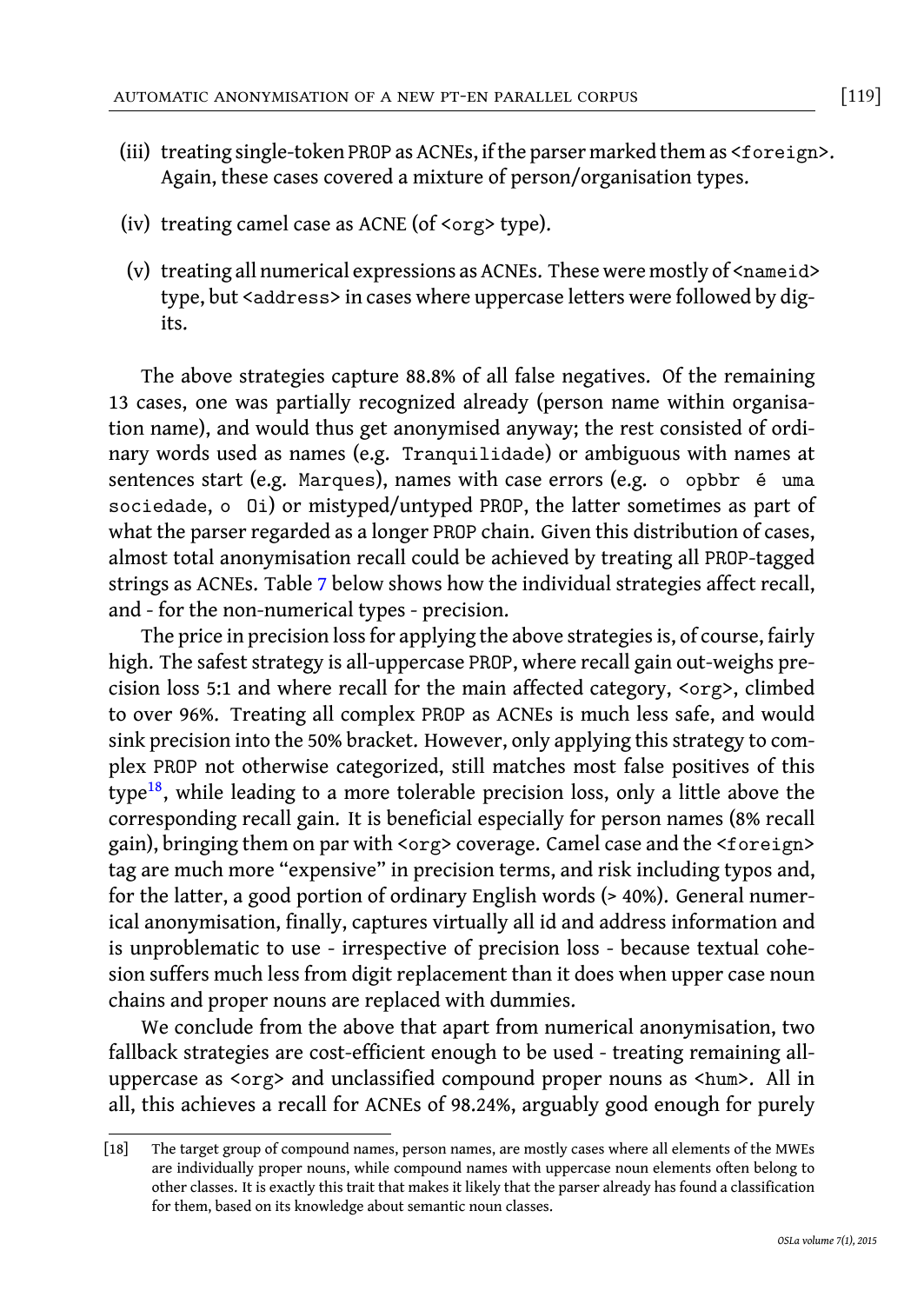<span id="page-19-0"></span>

|       |       |       | Cumulative             |                                       | Typed        |
|-------|-------|-------|------------------------|---------------------------------------|--------------|
| False |       |       | recall,                | effect for                            | recall       |
|       |       |       | untyped                | main category                         | gain         |
|       |       |       | 80.29%                 |                                       |              |
| ల     | 2.35% | 0.47% | 92.64%                 | <910>96.16%                           | 2.97%        |
|       | 3.43% | 5.51% | 96.23%                 | <hum> 95.82%</hum>                    | 7.99%        |
|       | 1.76% |       | 97.91%                 | <nameid> 100%</nameid>                | 39.29%       |
|       | 0.25% |       | 98.24%                 | $<$ address> 92.16% 10.58%            |              |
|       |       |       | 99.13%                 |                                       |              |
|       |       |       | 98.10%                 |                                       |              |
|       |       |       | 100.00%                |                                       |              |
|       |       |       | 100.00%                |                                       |              |
|       | 0.50% | 3.77% | 98.83%                 |                                       |              |
|       | 0.17% | 0.50% | 98.91%                 |                                       |              |
|       | 0.84% |       | 99.75%                 |                                       |              |
|       |       |       |                        |                                       |              |
|       |       |       |                        |                                       |              |
|       |       |       | negative R gain P loss | TABLE 7: Effect of recall heuristics. | Typed recall |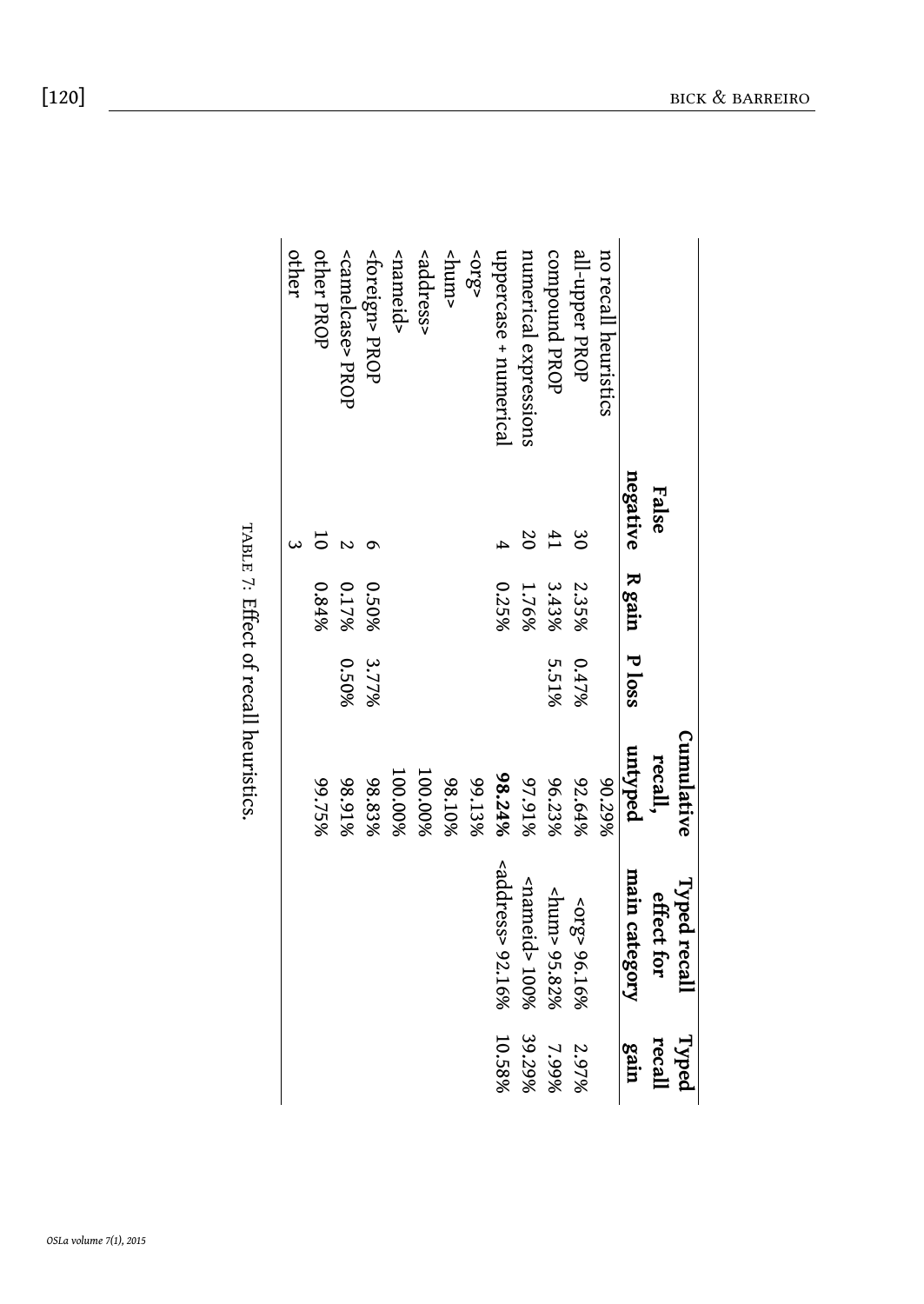automatic corpus treatment. As a futher safety measure, we provide the option of including publication names and public identifiers in the anonymisation, because the former may contain person names, and the latter may be confused with private (person) identifiers.

# [6.3] *Parallel Corpus Anonymisation*

Anonymisation of the English part of our parallel corpus could of course be performed by independent anonymisation using the same techniques as for the Portuguese part, specifically by using the English sister parser of PALAVRAS, Eng-Gram. However, we opted for a different, alignment-based solution, where ACNEs marked in the Portuguese text were aligned with matching strings in the parallel English sections, transferring the already established NE category tags. This method ensures that the same category definitions and span conventions are used in the two languages, and also automatically establishes referent links between Portuguese and English ACNEs, which is useful because many paragraphs contain many ACNEs, and in anonymised form, without the actual name string, it is not always easy for the reader to establish which goes where in the translation. Alignment is achieved in 3 steps:

- (i) All Portuguese ACNEs are numbered, and where the individual strings match corresponding English strings, the latter are tagged/anonymised with the same category and number. This method captures most person names, addresses and numerical name identifiers, because these name types do not differ much across languages. To guard against typing/OCR errors and small orthographical differences, search strings were case-insensitive and adapted as regular expressions with optional dummy characters replacing "unsafe" characters (dots, strings, spaces, accents, etc.).
- (ii) A pure pattern-based ACNE identification was performed for numerical expressions with variability across languages (dates) and to identify name identifiers that were not present in the Portuguese part because they were missing, omitted or anonymised in that language (e.g. &fA;). If possible (e.g. dates), these new English ACNEs were then back-aligned with not-yet aligned Portuguese ACNEs and numbered correspondingly.
- (iii) The remaining unaligned Portuguese ACNEs were typically multi-part organisation names, whose English equivalent was a part-by-part translation, or all-uppercase abbreviations where the Portuguese and English letter order differed (e.g. NATO - OTAN). In these cases, we tried to match English uppercase strings of similar makeup, for example matching a name with a lowercase word in the middle with an English corresponding sequence of uppercase-lowercase-uppercase words. Even this kind of alignment was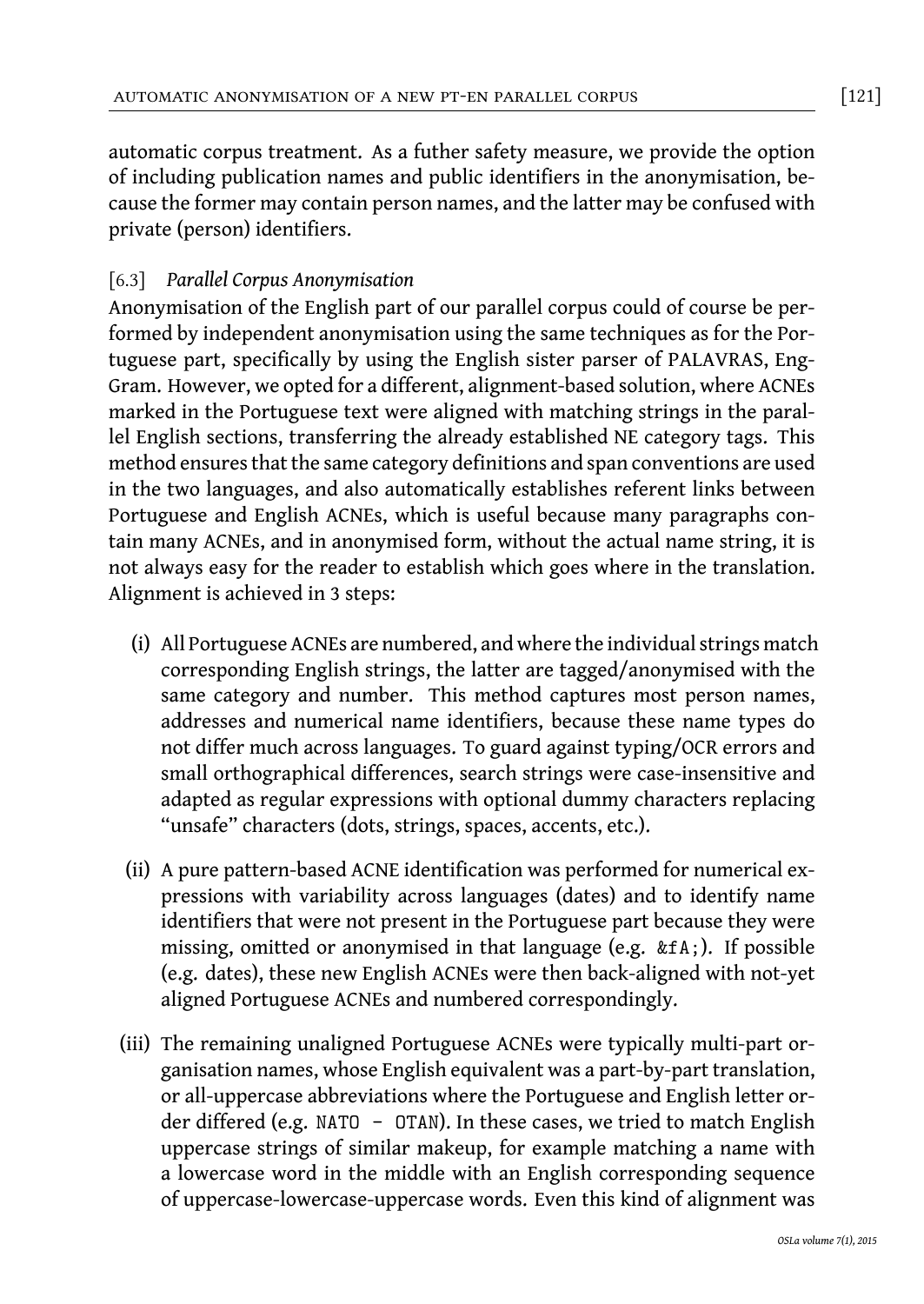quite successful, not least, because we used already-aligned material to constrain the left and right borders of the search space.

| . . |
|-----|
|     |
|     |

(A) As Partes são duas sociedades consti tuídas sob o domínio integral da <\_ORGANI-SATION>, sociedade adjudicatária da Fase A do denominado "Concurso das Eólicas", conforme Contrato celebrado com a (agora<br>designada) "<\_ORGANISATION ADMIN>" designada) "<\_ORGANISATION\_ AD<br>("<NAME3 ORGANISATION ADMIN>") ("<NAME3\_ORGANISATION\_ ADMIN>") em <NAME4\_DATE>, nos termos do qual, e dos respectivos anexos, a <NAME5\_ORGANISATION> e a <NAME6\_ORGANISATION> assumiram os direitos e obrigações relacionados co m as actividades de promoção dos Parques Eólicos e do Projecto Industrial previs tos no mesmo Contrato com a "<NAME7\_ORGANISATION\_ ADMIN>", respectivamente;

(A) The Parties are two companies incorporated under the exclusive control of <NAME1\_ORGANISATION>, a company, which has been awarded the contract for Phase A of the "Wind power Tender", in accordance with a Contract with the <NAME2\_ORGANISATION\_ ADMIN> ("<NAME3\_ORGANISATION\_ ADMIN>"), as it is now designated, signed on the <NAME4\_DATE>. According to the terms of the said Contract with the <NAME7\_ORGANISATION\_ ADMIN> and the annexes thereof, <NAME5\_ORGANISATION> and <NAME6\_ORGANISATION> respectively assumed the rights and obligations in relation to the promotion of the Wind Parks and Industrial Project envisaged in the said Contract;

TABLE 8: Annotation example.

#### [7] CONCLUSIONS AND FUTURE WORK

We have presented a new 1 million token Portuguese-English parallel corpus, covering the legal-financial domain, and shown how an existing general-purpose NER-parser can be adapted for robust text anonymisation, achieving F-scores of 80-90% on the NER task as such, and over 98% ACNE recall for the anonymisationoptimized system as a whole. We were also able to show that alignment can be used to propagate anonymisation between languages. Website publication of the corpus with a suitable search-interface is planned for the immediate future, but we also need to investigate how well our anonymisation method carries over into other domain or language pairs, so that a more general database and search tool for translation memories can be created.

#### **ACKNOWLED GMENTS**

We would like to thank Metatrad for making it possible to create the corpus described here, and for allowing us to make it publicly available for searching. We also would like to thank Hugo Gonçalo Oliveira and Miriam Leite for relevant comments that helped improve this paper. Anabela's work was funded by FCT through grant SFRH/BPD/91446/2012).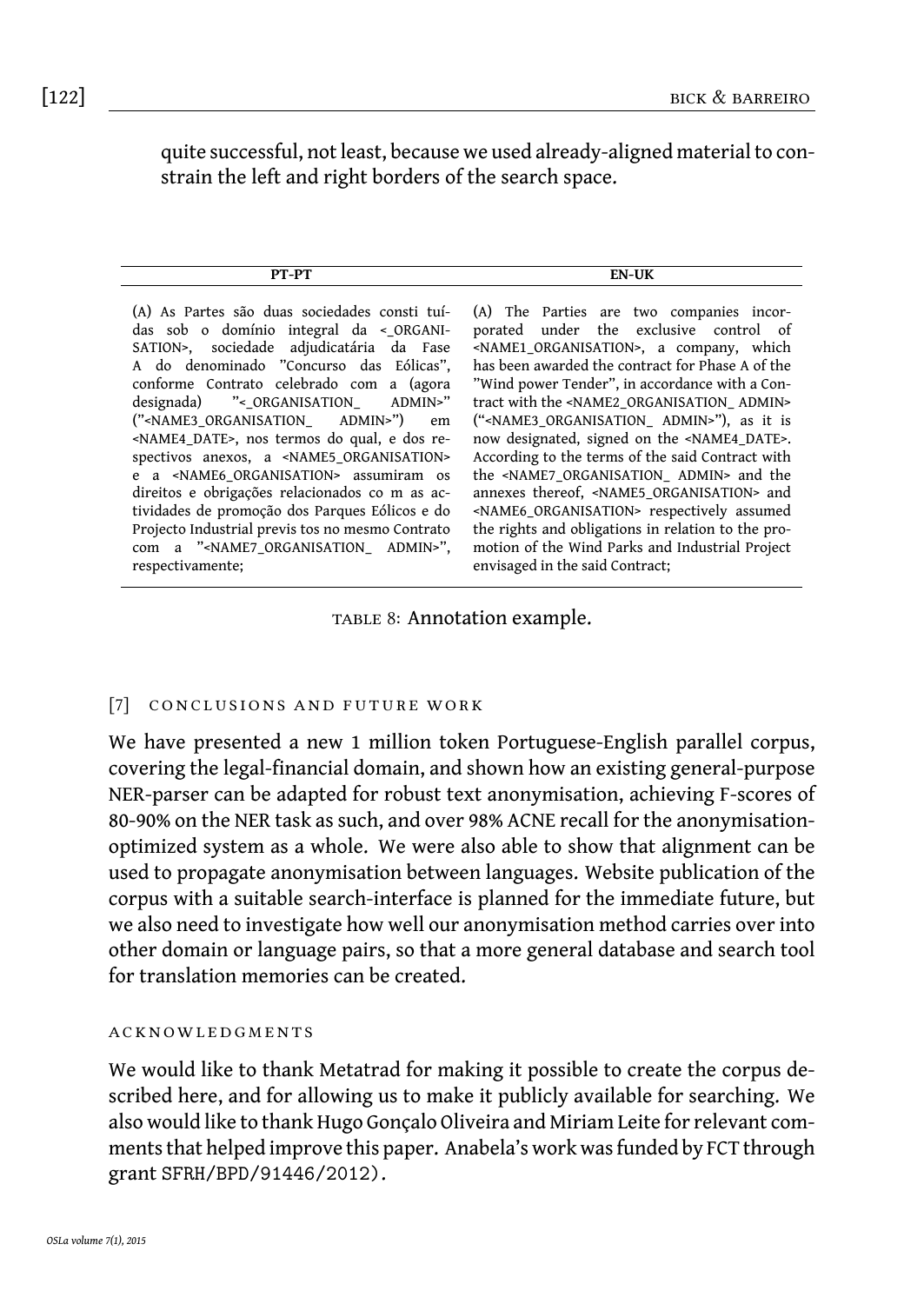#### r e f e r e nc e s

- Barreiro, Anabela. 2009. *Make it Simple with Paraphrases: Automated Paraphrasing for Authoring Aids and Machine Translation*: Universidade do Porto PhD dissertation.
- Bick, Eckhard. 2000. *The Parsing System "Palavras": Automatic Grammatical Analysis of Portuguese in a Constraint Grammar Framework*: Aarhus University PhD dissertation.
- <span id="page-22-3"></span>Bick, Eckhard. 2003. Multi-Level NER for Portuguese in a CG Framework. In Jorge Baptista, Isabel Trancoso, Maria das Graças Volpe Nunes & Nuno J. Mamede (eds.), *Computational Processing of the Portuguese Language: 6th International Workshop, PROPOR 2003. Faro, Portugal, June 2003 (PROPOR 2003)*, 118–125. Springer.
- <span id="page-22-4"></span>Bick, Eckhard. 2006. Functional Aspects in Portuguese NER. In Renata Vieira, Paulo Quaresma, Maria da Graça Volpes Nunes, Nuno J. Mamede, Cláudia Oliveira & Maria Carmelita Dias (eds.), *Computational processing of the portuguese language, proceedings of propor 2006*, 80–89. Springer.
- <span id="page-22-2"></span>Bick, Eckhard. 2014. Palavras, a constraint grammar-based parsing system for portuguese. In Tony Berber Sardinha & Thelma de Lurdes São Bento Ferreira (eds.), *Working with portuguese corpora*, 279–302. Bloomsbury Academic.
- <span id="page-22-1"></span>Maia, Belinda. 2008. Corpógrafo V4 - Tools for Educating Translators. In Elia Yuste Rodrigo (ed.), *Topics in Language Resources for Translation and Localisation*, 57–70. John Benjamins Pub. Co.
- <span id="page-22-5"></span>Medlock, Ben. 2006. An Introduction to NLP-based Textual Anonymisation. In Nicoletta Calzolari, Khalid Choukri, Aldo Gangemi, Bente Maegaard, Joseph Mariani, Jan Odjik & Daniel Tapias (eds.), *Proceedings of the 5th International Conference on Language Resources and Evaluation (LREC 2006)*, 1051–1056.
- <span id="page-22-6"></span>Sang, Erik F. Tjong Kim & Fien De Meulder. 2003. Introduction to the CoNLL-2003 shared task: Language-independent named entity recognition. In *Proceedings of CoNLL 2003*, .
- Santos, Diana, Nuno Seco, Nuno Cardoso & Rui Vilela. 2006. HAREM: An Advanced NER Evaluation Contest for Portuguese. In Nicoletta Calzolari, Khalid Choukri, Aldo Gangemi, Bente Maegaard, Joseph Mariani, Jan Odjik & Daniel Tapias (eds.), *Proceedings of the 5th International Conference on Language Resources and Evaluation (LREC 2006)*, 1986–1991.
- <span id="page-22-0"></span>Santos, Diana Maria de Sousa Marques Pinto dos. 1996. *Tense and aspect in English and Portuguese: a contrastive semantical study*: Instituto Superior Técnico, Universidade Técnica de Lisboa PhD dissertation.